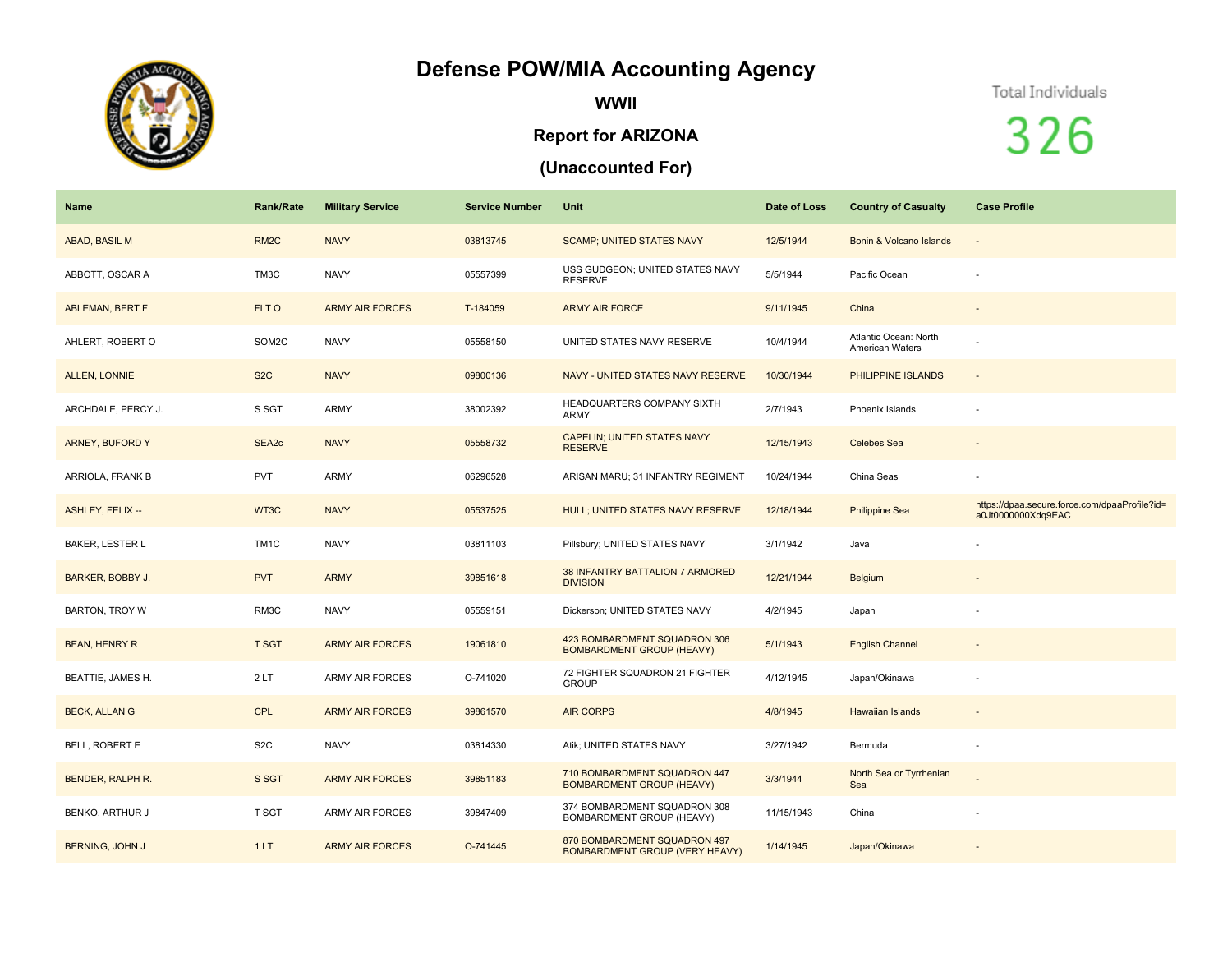| Name                        | <b>Rank/Rate</b>  | <b>Military Service</b> | <b>Service Number</b> | Unit                                                                      | Date of Loss | <b>Country of Casualty</b> | <b>Case Profile</b>                                                 |
|-----------------------------|-------------------|-------------------------|-----------------------|---------------------------------------------------------------------------|--------------|----------------------------|---------------------------------------------------------------------|
| BERTIE, GEORGE ALLAN        | S <sub>2</sub> C  | <b>NAVY</b>             | 03814261              | USS Arizona; UNITED STATES NAVY                                           | 12/7/1941    | Hawaiian Islands           | https://dpaa.secure.force.com/dpaaProfile?id=<br>a0Jt00000004r7oEAA |
| BEVERLY, PAUL E             | S SGT             | <b>ARMY AIR FORCES</b>  | 18045226              | 68 BOMBARDMENT SQUADRON 44<br><b>BOMBARDMENT GROUP (HEAVY)</b>            | 12/6/1942    | <b>English Channel</b>     |                                                                     |
| <b>BLACK, BILLY MAYO</b>    | PFC               | <b>MARINE CORPS</b>     | 00468755              | HQ Squadron (VMTB 143), MAG 11, MAW<br>1, FMF, UNITED STATES MARINE CORPS | 11/3/1943    | Solomon Islands            |                                                                     |
| <b>BLAINE, FRANKLIN W</b>   | <b>SGT</b>        | <b>ARMY</b>             | 38000292              | <b>HMT Rohna; INFANTRY</b>                                                | 11/26/1943   | Mediterranean Sea          |                                                                     |
| <b>BOGGS, VIRGIL S</b>      | MM <sub>2</sub> C | <b>NAVY</b>             | 03814304              | Halligan; UNITED STATES NAVY                                              | 3/26/1945    | Ryukyus Islands            | https://dpaa.secure.force.com/dpaaProfile?id=<br>a0Jt000001nzTBiEAM |
| <b>BOGLE, WILLIAM B</b>     | <b>ENS</b>        | <b>NAVY</b>             | O-347005              | USS TRIPOLI; UNITED STATES NAVY<br><b>RESERVE</b>                         | 6/9/1944     | <b>Atlantic Ocean</b>      |                                                                     |
| BOLTAREZ, INOCENTE R        | S SGT             | ARMY AIR FORCES         | 19106625              | 387 BOMBARDMENT SQUADRON 312<br>BOMBARDMENT GROUP (LIGHT)                 | 3/15/1944    | New Guinea                 |                                                                     |
| <b>BONDIOLI, ENRICO --</b>  | SC <sub>2</sub> C | <b>NAVY</b>             | 05557231              | USS LISCOME BAY CVE 56; UNITED<br><b>STATES NAVY RESERVE</b>              | 11/24/1943   | <b>Gilbert Islands</b>     |                                                                     |
| BOOZER, EDWARD LEROY        | CPL               | <b>MARINE CORPS</b>     | 00358319              | MARINE - UNITED STATES MARINE<br><b>CORPS</b>                             | 7/21/1944    | Marianas Islands           |                                                                     |
| <b>BRODIE, BUNTON H</b>     | S <sub>1C</sub>   | <b>NAVY</b>             | 08824856              | Morrison; UNITED STATES NAVY<br><b>RESERVE</b>                            | 5/4/1945     | Ryukyus Islands            |                                                                     |
| <b>BROOKS, WILLIAM R</b>    | <b>T SGT</b>      | <b>ARMY AIR FORCES</b>  | 19106319              | 544 BOMBARDMENT SQUADRON 384<br>BOMBARDMENT GROUP (HEAVY)                 | 3/19/1945    | Belgium                    |                                                                     |
| BROOKSBY, VICTOR V.         | 2LT               | <b>ARMY AIR FORCES</b>  | O-520695              | <b>498 BOMBARDMENT SQUADRON 345</b><br><b>BOMBARDMENT GROUP (MEDIUM)</b>  | 7/14/1943    | Coral Sea                  |                                                                     |
| BROWN, DONALD E             | S SGT             | <b>ARMY AIR FORCES</b>  | 18044647              | 531 BOMBARDMENT SQUADRON 380<br>BOMBARDMENT GROUP (HEAVY)                 | 6/15/1943    | New Guinea                 |                                                                     |
| <b>BROWN, JAMES H</b>       | S <sub>1</sub> C  | <b>NAVY</b>             | 03830938              | Henley; UNITED STATES NAVY                                                | 10/3/1943    | New Guinea                 |                                                                     |
| BROWN, WILLIAM D            | 2LT               | <b>ARMY AIR FORCES</b>  | O-710439              | 866 BOMBARDMENT SQUADRON 494<br>BOMBARDMENT GROUP (HEAVY)                 | 1/25/1945    | Philippine Islands         |                                                                     |
| BRYANT, DAVID C.            | <b>CAPT</b>       | <b>ARMY AIR FORCES</b>  | O-725579              | 822 BOMBARDMENT SQUADRON 38<br><b>BOMBARDMENT GROUP (MEDIUM)</b>          | 1/21/1944    | <b>New Guinea</b>          | https://dpaa.secure.force.com/dpaaProfile?id=<br>a0Jt0000000XekjEAC |
| BUNDY, LINCOLN D.           | 2LT               | <b>ARMY AIR FORCES</b>  | O-804996              | 486 FIGHTER SQUADRON 352 FIGHTER<br><b>GROUP</b>                          | 6/10/1944    | France                     | https://dpaa.secure.force.com/dpaaProfile?id=<br>a0Jt0000000QriXEAS |
| <b>BURKETT, ARTHUR K</b>    | WT3C              | <b>NAVY</b>             | 06801135              | <b>REID: UNITED STATES NAVY RESERVE</b>                                   | 12/11/1944   | <b>Philippine Islands</b>  |                                                                     |
| BURLINGAME, ARCHIE C        | S <sub>1</sub> C  | <b>NAVY</b>             | 02994101              | USS WASP; UNITED STATES NAVY<br><b>RESERVE</b>                            | 9/15/1942    | Solomon Islands            |                                                                     |
| <b>BUSENBARK, JOSEPH S.</b> | 2LT               | <b>ARMY AIR FORCES</b>  | O-696999              | 396 FIGHTER SQUADRON 368 FIGHTER<br><b>GROUP</b>                          | 12/24/1945   | Germany                    |                                                                     |
| <b>BUSHONG, JOHN R</b>      | GM3C              | <b>NAVY</b>             | 05558013              | Indianapolis; UNITED STATES NAVY<br><b>RESERVE</b>                        | 7/30/1945    | Philippine Sea             | https://dpaa.secure.force.com/dpaaProfile?id=<br>a0Jt00000004nlkEAI |
| <b>BUSTAMANTE, JOSEPH Q</b> | <b>SGT</b>        | <b>MARINE CORPS</b>     | 00521011              | MARINE - UNITED STATES MARINE<br><b>CORPS</b>                             | 1/31/1944    | <b>New Britain Island</b>  |                                                                     |
| BUTLER, JOHN C              | <b>ENS</b>        | <b>NAVY</b>             | O-104236              | UNITED STATES NAVY RESERVE                                                | 6/4/1942     | Midway Island              |                                                                     |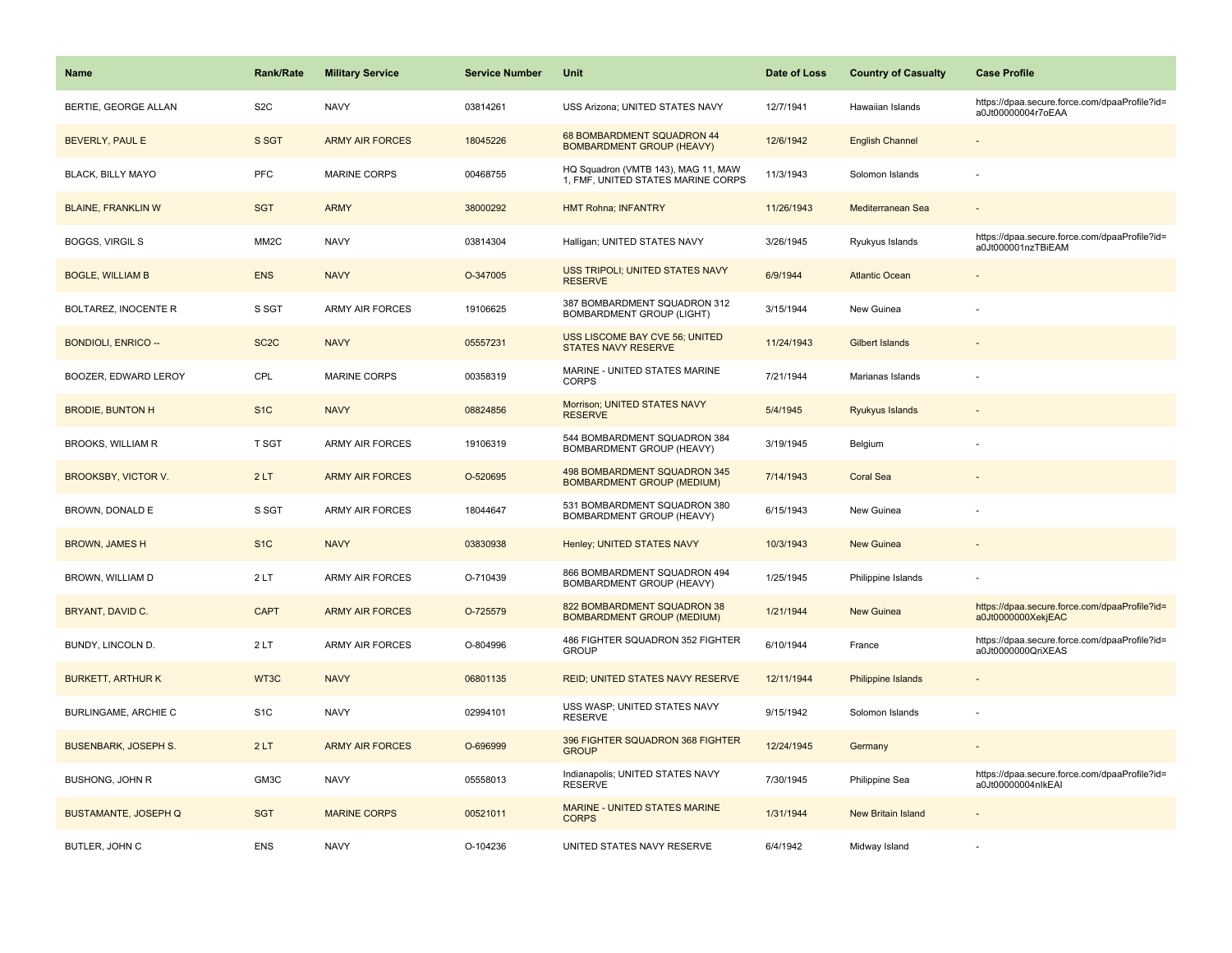| <b>Name</b>                | <b>Rank/Rate</b>  | <b>Military Service</b> | <b>Service Number</b> | <b>Unit</b>                                                       | Date of Loss | <b>Country of Casualty</b>                   | <b>Case Profile</b>                                                 |
|----------------------------|-------------------|-------------------------|-----------------------|-------------------------------------------------------------------|--------------|----------------------------------------------|---------------------------------------------------------------------|
| CARLISLE, RICHARD W        | <b>CAPT</b>       | <b>ARMY AIR FORCES</b>  | O-406634              | 81 BOMBARDMENT SQUADRON 12<br><b>BOMBARDMENT GROUP (MEDIUM)</b>   | 8/23/1943    | Libya                                        |                                                                     |
| CARSON, ROBERT K           | SC3C              | <b>COAST GUARD</b>      | 00634623              | COAST GUARD - UNITED STATES<br><b>COAST GUARD</b>                 | 1/22/1945    | Hawaiian Islands                             |                                                                     |
| <b>CAUGHMAN, CLAUDE M</b>  | S <sub>2</sub> C  | <b>NAVY</b>             | 06800517              | USS LITTLE; UNITED STATES NAVY<br><b>RESERVE</b>                  | 9/5/1942     | Solomon Islands                              |                                                                     |
| CECIL, ROBERT L            | 1LT               | <b>ARMY AIR FORCES</b>  | O-737727              | 47 BOMBARDMENT SQUADRON 41<br>BOMBARDMENT GROUP (MEDIUM)          | 1/28/1944    | Marshall Islands                             |                                                                     |
| CHAMBERS, BENJAMIN F.      | 2d Lt             | <b>ARMY AIR FORCES</b>  | O-2057114             | 498 BOMBARDMENT SQUADRON 345<br><b>BOMBARDMENT GROUP (MEDIUM)</b> | 3/10/1945    | China Seas                                   |                                                                     |
| CHAPMAN, BILLY R           | SOM2C             | <b>NAVY</b>             | 05558324              | Warrington; UNITED STATES NAVY<br><b>RESERVE</b>                  | 9/13/1944    | Atlantic Ocean                               |                                                                     |
| CINNAJINNY, FRANK B.       | <b>PFC</b>        | <b>ARMY</b>             | 38004310              | <b>83 CHEMICAL BATTALION</b>                                      | 1/26/1944    | Italy                                        | https://dpaa.secure.force.com/dpaaProfile?id=<br>a0Jt0000000XeE8EAK |
| CLAUNCH, ARTHUR            | <b>PVT</b>        | <b>ARMY</b>             | 06960530              | ARMY - QUARTERMASTER CORPS                                        | 7/10/1942    | PHILIPPINE ISLANDS                           | https://dpaa.secure.force.com/dpaaProfile?id=<br>a0Jt0000000XfzsEAC |
| <b>CLAYTON, JAMES W</b>    | MM3C              | <b>NAVY</b>             | 03812942              | Langley; UNITED STATES NAVY                                       | 2/27/1942    | Java                                         |                                                                     |
| CLEVELAND, CHARLES T       | S <sub>2</sub> C  | <b>NAVY</b>             | 06801277              | UNITED STATES NAVY RESERVE                                        | 9/27/1942    | North Atlantic Ocean                         |                                                                     |
| COBB, JOHN W               | S <sub>1</sub> C  | <b>NAVY</b>             | 08828288              | NAVY - UNITED STATES NAVY RESERVE                                 | 2/21/1945    | <b>BONIN &amp; VOLCANO</b><br><b>ISLANDS</b> |                                                                     |
| COCHRAN, ERNEST W          | SGT               | <b>ARMY</b>             | 38002183              | USAT DORCHESTER; AIR CORPS                                        | 2/3/1943     | Greenland                                    |                                                                     |
| <b>COLE, JAMES H</b>       | AOM3C             | <b>NAVY</b>             | 05555791              | <b>UNITED STATES NAVY</b>                                         | 11/8/1943    | <b>Atlantic Ocean</b>                        |                                                                     |
| COLLIER, GARLAND W         | SGT               | <b>ARMY</b>             | 39849456              | 506 PARACHUTE INFANTRY 101<br>AIRBORNE DIVISION                   | 10/5/1944    | Holland                                      |                                                                     |
| <b>COLLINS, CLIFTON A</b>  | 1LT               | <b>ARMY AIR FORCES</b>  | O-806221              | 440 BOMBARDMENT SQUADRON 319<br><b>BOMBARDMENT GROUP (MEDIUM)</b> |              | Corsica                                      |                                                                     |
| CONRADI, ALBERT M          | 1LT               | <b>ARMY AIR FORCES</b>  | O-376358              | 823 BOMBARDMENT SQUADRON 38<br>BOMBARDMENT GROUP (MEDIUM)         | 6/29/1945    | Borneo                                       | https://dpaa.secure.force.com/dpaaProfile?id=<br>a0Jt000001nzSEzEAM |
| <b>COOK, ARCHIE K</b>      | FC <sub>3</sub> C | <b>NAVY</b>             | 03813146              | USS Peary; UNITED STATES NAVY                                     | 2/19/1942    | Australia                                    |                                                                     |
| COURY, PETE E              | 1LT               | <b>ARMY AIR FORCES</b>  | O-862381              | 676 BOMBARDMENT SQUADRON 444<br>BOMBARDMENT GROUP (VERY HEAVY)    | 6/1/1945     | Japan/Okinawa                                |                                                                     |
| COX, JAMES L               | RM <sub>1C</sub>  | <b>NAVY</b>             | 02871479              | ARISAN MARU; UNITED STATES NAVY                                   | 10/24/1944   | <b>Central/South Pacific</b><br>Theater      |                                                                     |
| COX, ROBERT L              | LT.               | <b>NAVY</b>             | O-103231              | SEAWOLF; UNITED STATES NAVY<br><b>RESERVE</b>                     | 10/3/1944    | Netherlands East Indies                      |                                                                     |
| <b>CREBBS, BEN H</b>       | <b>ENS</b>        | <b>NAVY</b>             | O-420221              | UNITED STATES NAVY RESERVE                                        | 9/17/1945    | Japan                                        |                                                                     |
| <b>CREMEENS, LOUIS E</b>   | S <sub>1</sub> C  | <b>NAVY</b>             | 03813413              | USS Arizona; UNITED STATES NAVY                                   | 12/7/1941    | Hawaiian Islands                             | https://dpaa.secure.force.com/dpaaProfile?id=<br>a0Jt00000004qtoEAA |
| <b>CUMMINGS, WILLIAM M</b> | <b>CAPT</b>       | <b>ARMY</b>             | O-363991              | Brazil Maru; 53 INFANTRY 51 DIVISION<br>(PHILIPPINE SCOUT)        | 1/21/1945    | Philippine Islands                           | https://dpaa.secure.force.com/dpaaProfile?id=<br>a0Jt000001Bbs3nEAB |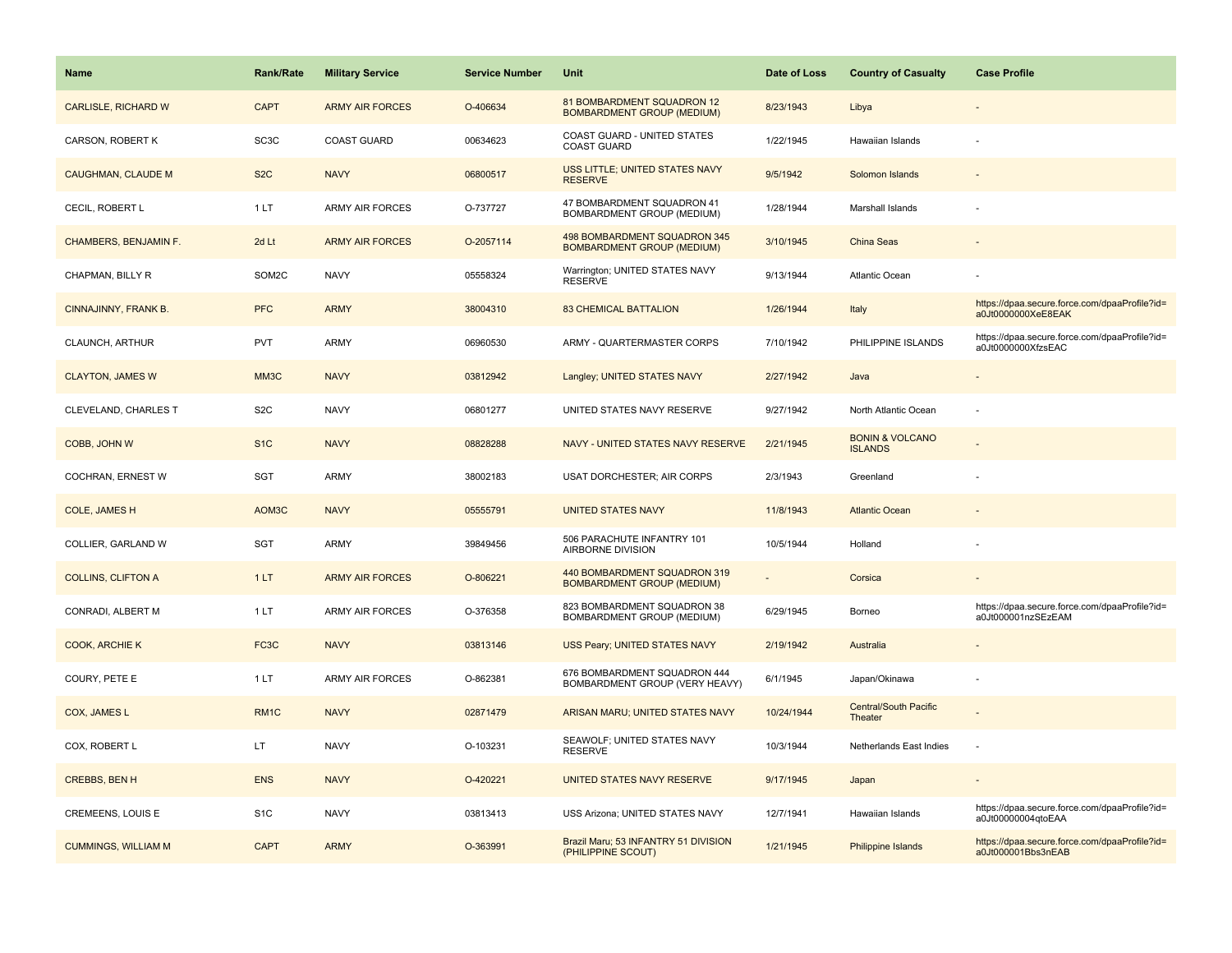| <b>Name</b>               | <b>Rank/Rate</b>  | <b>Military Service</b> | <b>Service Number</b> | Unit                                                                     | Date of Loss | <b>Country of Casualty</b>       | <b>Case Profile</b>                                                 |
|---------------------------|-------------------|-------------------------|-----------------------|--------------------------------------------------------------------------|--------------|----------------------------------|---------------------------------------------------------------------|
| <b>CURTIS, HERBERT W</b>  | ART2C             | <b>NAVY</b>             | 05556694              | UNITED STATES NAVY RESERVE                                               | 4/27/1944    | Alaska                           |                                                                     |
| <b>CURTIS, LAMAR --</b>   | MM <sub>1</sub> C | <b>NAVY</b>             | 03811940              | <b>USS NORTHAMPTON; UNITED STATES</b><br><b>NAVY</b>                     | 11/30/1942   | Solomon Islands                  |                                                                     |
| DANIEL, HENRY F           | SGT               | ARMY AIR FORCES         | 39863811              | 728 BOMBARDMENT SQUADRON 452<br>BOMBARDMENT GROUP (HEAVY)                | 3/18/1945    | North Sea or Tyrrhenian<br>Sea   |                                                                     |
| DARTER, JAMES R           | <b>ENS</b>        | <b>NAVY</b>             | O-146770              | USS HOUSTON (CA-30); UNITED STATES<br><b>NAVY</b>                        | 3/1/1942     | Java                             |                                                                     |
| DAVENPORT, ROBERT ELM     | S <sub>2</sub> C  | <b>NAVY</b>             | 06801337              | USS MEREDITH; UNITED STATES NAVY<br><b>RESERVE</b>                       | 10/15/1942   | Solomon Islands                  |                                                                     |
| DAVIES, JAMES L           | <b>PFC</b>        | <b>MARINE CORPS</b>     | 521210                | MARINE - UNITED STATES MARINE<br><b>CORPS</b>                            | 9/19/1944    | Caroline Islands                 |                                                                     |
| DAVIS, RICHARD C          | CAPT              | <b>ARMY AIR FORCES</b>  | O-854415              | HEADQUARTERS SQUADRON 450<br>BOMBARDMENT GROUP (HEAVY)                   | 1/16/1944    | Adriatic Sea                     |                                                                     |
| DEBOOY, GEORGE --         | 1st Lt            | <b>ARMY AIR FORCES</b>  | O-747650              | 772 BOMBARDMENT SQUADRON 463<br><b>BOMBARDMENT GROUP (HEAVY)</b>         | 6/9/1944     | <b>Adriatic Sea</b>              |                                                                     |
| DENNY, JAMES W            | <b>PFC</b>        | <b>ARMY AIR FORCES</b>  | 18043547              | <b>AIR CORPS</b>                                                         | 3/1/1942     | Indian Ocean                     |                                                                     |
| DENTON, JOHN J            | AMM1C             | <b>NAVY</b>             | 05555893              | UNITED STATES NAVY RESERVE                                               | 5/9/1945     | Central/South Pacific<br>Theater |                                                                     |
| DRAKULICH, DAN D          | 1 LT              | <b>ARMY AIR FORCES</b>  | O-725134              | 72 BOMBARDMENT SQUADRON 11<br>BOMBARDMENT GROUP (HEAVY)                  | 10/4/1942    | Solomon Islands                  | https://dpaa.secure.force.com/dpaaProfile?id=<br>a0Jt000001nzXhPEAU |
| DREW, THOMAS O.           | <b>T SGT</b>      | <b>ARMY AIR FORCES</b>  | 16001713              | 770 BOMBARDMENT SQUADRON 462<br><b>BOMBARDMENT GROUP (VERY HEAVY)</b>    | 6/5/1945     | Japan/Okinawa                    |                                                                     |
| DRYNAN, WILLIAM P         | 2LT               | <b>ARMY AIR FORCES</b>  | O-707246              | 27 BOMBARDMENT SQUADRON 30<br>BOMBARDMENT GROUP (HEAVY)                  | 10/1/1944    | Japan/Okinawa                    |                                                                     |
| DUKE, IW                  | <b>PFC</b>        | <b>ARMY AIR FORCES</b>  | 18017445              | <b>BRAZIL MARU; HEADQUARTERS</b><br><b>SQUADRON 19 BOMBARDMENT GROUP</b> | 1/29/1945    | New Guinea                       | https://dpaa.secure.force.com/dpaaProfile?id=<br>a0Jt000001ChqXWEAZ |
| DUNGAN, ERNEST REVIS      | S <sub>2</sub> C  | <b>NAVY</b>             | 06801051              | NAVY - UNITED STATES NAVY                                                | 11/13/1942   | SOLOMON ISLANDS                  |                                                                     |
| DURAN, ALBERTO --         | <b>PVT</b>        | <b>ARMY</b>             | 39180769              | 526 ORDNANCE MAINTENANCE<br><b>COMPANY</b>                               | 6/9/1944     | <b>English Channel</b>           |                                                                     |
| DURAN, PETE V             | <b>PVT</b>        | ARMY AIR FORCES         | 39855995              | 831 BOMBARDMENT SQUADRON 485<br>BOMBARDMENT GROUP (HEAVY)                | 4/20/1944    | Mediterranean Sea                |                                                                     |
| EARL, MERVIN C            | <b>PFC</b>        | <b>ARMY</b>             | 38001994              | ARISAN MARU; 2 QUARTERMASTER<br><b>COMPANY (AVIATION)</b>                | 10/24/1944   | <b>China Seas</b>                |                                                                     |
| EARL, THAYER W            | S <sub>2</sub> C  | <b>NAVY</b>             | 05559779              | Bismarck Sea; UNITED STATES NAVY<br><b>RESERVE</b>                       | 2/21/1945    | Bonin & Volcano Islands          |                                                                     |
| <b>EBELING, CHESTER R</b> | TEC <sub>5</sub>  | <b>ARMY</b>             | 38001862              | 8 ENGINEERS SQUADRON                                                     | 4/6/1944     | <b>Admiralty Islands</b>         |                                                                     |
| ESPINOZA, ALFRED C        | <b>PFC</b>        | ARMY AIR FORCES         | 18017539              | 7 MATERIALS SQUADRON 5 AIR BASE<br><b>GROUP</b>                          | 1/23/1945    | Philippine Islands               | https://dpaa.secure.force.com/dpaaProfile?id=<br>a0Jt000001ChqXbEAJ |
| <b>ESQUER, JOSE J</b>     | <b>PVT</b>        | <b>ARMY</b>             | 39847997              | ARMY - 8 ENGINEERS SQUADRON 1<br><b>CAVALRY DIVISION</b>                 | 4/6/1944     | <b>ADMIRALTY ISLANDS</b>         |                                                                     |
| EUSTACE, MILTON J         | MM <sub>2</sub> C | <b>NAVY</b>             | 03812110              | USS HOUSTON (CA-30); UNITED STATES<br><b>NAVY</b>                        | 3/1/1942     | Java                             |                                                                     |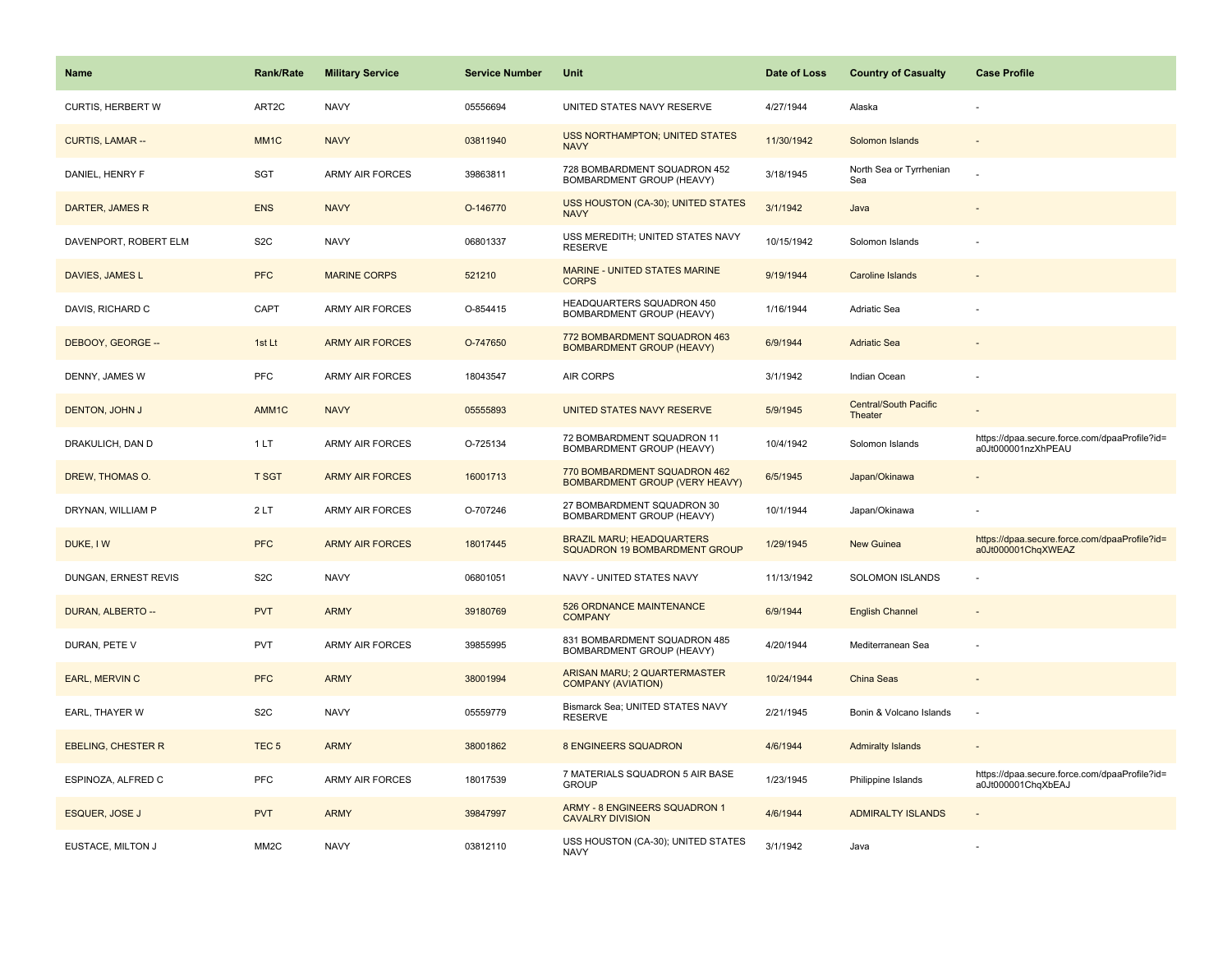| <b>Name</b>                      | Rank/Rate         | <b>Military Service</b> | <b>Service Number</b> | <b>Unit</b>                                                                                     | Date of Loss | <b>Country of Casualty</b>       | <b>Case Profile</b>                                                 |
|----------------------------------|-------------------|-------------------------|-----------------------|-------------------------------------------------------------------------------------------------|--------------|----------------------------------|---------------------------------------------------------------------|
| FELIX, FRANCISCO --              | <b>PFC</b>        | <b>ARMY</b>             | 19109251              | 5 CAVALRY REGIMENT 1 CAVALRY<br><b>DIVISION</b>                                                 | 2/20/1945    | <b>Philippine Islands</b>        |                                                                     |
| FELTON, RUSSELL B                | S <sub>1</sub> C  | <b>NAVY</b>             | 05536811              | MONAGHAN; UNITED STATES NAVY<br><b>RESERVE</b>                                                  | 12/18/1944   | Philippine Sea                   |                                                                     |
| FERGUSON, EDWARD H               | <b>SGT</b>        | <b>ARMY</b>             | 06257609              | ARISAN MARU; 59 COAST ARTILLERY<br><b>REGIMENT</b>                                              | 10/24/1944   | <b>China Seas</b>                |                                                                     |
| FIELD, FRANK J                   | <b>PFC</b>        | ARMY                    | 38004412              | 6 INFANTRY 1 ARMORED DIVISION                                                                   | 11/8/1942    | Mediterranean Sea                |                                                                     |
| FIGUEROA, ALFREDO M              | TEC <sub>5</sub>  | <b>ARMY</b>             | 39854535              | HMT Rohna; 853 ENGINEERS BATTALION<br>(AVIATION)                                                | 11/27/1943   | Mediterranean Sea                |                                                                     |
| FINCHER, RALPH ALLEN             | TM3C              | <b>NAVY</b>             | 03602394              | USS SMITH; UNITED STATES NAVY                                                                   | 10/26/1942   | Coral Sea                        |                                                                     |
| <b>FINK, GLENN RUSSELL</b>       | F <sub>1</sub> C  | <b>NAVY</b>             | 03813277              | USS JUNEAU; UNITED STATES NAVY                                                                  | 11/13/1942   | Solomon Islands                  |                                                                     |
| FLORES, ALCARIO V.               | <b>PFC</b>        | <b>ARMY</b>             | 39853364              | 157 INFANTRY 45 DIVISION                                                                        | 1/22/1946    | France                           |                                                                     |
| FORD, JACK A                     | <b>CAPT</b>       | <b>ARMY</b>             | O-297441              | ARMY - 26 CAVALRY REGIMENT (PS)                                                                 | 1/9/1945     | PHILIPPINE ISLANDS               | https://dpaa.secure.force.com/dpaaProfile?id=<br>a0Jt000000PXkpOEAT |
| FOSTER, EDWARD --                | <b>PVT</b>        | <b>ARMY</b>             | 38002080              | SHINYO MARU; 2 QUARTERMASTER<br>COMPANY (AVIATION)                                              | 9/7/1944     | Philippine Islands               |                                                                     |
| <b>FRANKLIN, MORRIS D</b>        | ARM3C             | <b>NAVY</b>             | 05566112              | UNITED STATES NAVY RESERVE                                                                      | 5/3/1944     | Solomon Islands                  |                                                                     |
| FREITAG, NORMAN R                | COX               | <b>NAVY</b>             | 08823959              | UNITED STATES NAVY RESERVE                                                                      | 11/18/1944   | Central/South Pacific<br>Theater |                                                                     |
| FUGATE, JERALD W                 | S <sub>2</sub> C  | <b>NAVY</b>             | 03830748              | USS JARVIS; UNITED STATES NAVY                                                                  | 8/9/1942     | Solomon Islands                  |                                                                     |
| <b>GARCIA, EMANUEL M</b>         | <b>PVT</b>        | ARMY                    | 18017518              | SHINYO MARU; MEDICAL DETACHMENT<br>HEADQUARTERS SQUADRON 19<br><b>BOMBARDMENT GROUP (HEAVY)</b> | 9/7/1944     | Philippine Islands               |                                                                     |
| <b>GARDE, SEBASTIAN B</b>        | CPL               | <b>MARINE CORPS</b>     | 00448807              | <b>MARINE - UNITED STATES MARINE</b><br><b>CORPS</b>                                            | 11/20/1943   | <b>GILBERT ISLANDS</b>           | https://dpaa.secure.force.com/dpaaProfile?id=<br>a0Jt00000004nS6EAI |
| GARDNER, KENNETH L.              | SGT               | <b>ARMY AIR FORCES</b>  | 18097235              | 515 BOMBARDMENT SQUADRON 376<br>BOMBARDMENT GROUP (HEAVY)                                       | 2/7/1943     | Italy                            |                                                                     |
| <b>GARDNER, MELVIN J</b>         | S SGT             | <b>ARMY AIR FORCES</b>  | 06296448              | <b>AIR CORPS</b>                                                                                | 6/3/1942     | <b>Burma</b>                     |                                                                     |
| <b>GARVER, RICHARD M</b>         | 2LT               | <b>ARMY AIR FORCES</b>  | O-745994              | 54 FIGHTER SQUADRON 343 FIGHTER<br><b>GROUP</b>                                                 | 4/3/1944     | Alaska                           |                                                                     |
| <b>GASTELUM, ALFRED J</b>        | <b>PVT</b>        | <b>ARMY</b>             | 18044160              | ARISAN MARU; 693 ORDNANCE<br><b>COMPANY (AVIATION)</b>                                          | 10/24/1944   | <b>China Seas</b>                |                                                                     |
| GAXIOLA, GUS J.                  | SGT               | ARMY                    | 19109524              | 501 PARACHUTE INFANTRY REGIMENT                                                                 | 3/31/1945    | Germany                          |                                                                     |
| <b>GERLE, GEORGE THOMAS</b>      | S <sub>1</sub> C  | <b>NAVY</b>             | 03813826              | USS ASTORIA; UNITED STATES NAVY                                                                 | 8/9/1942     | Solomon Islands                  |                                                                     |
| <b>GERRIETS, LOUIS E</b>         | SC <sub>1</sub> C | <b>NAVY</b>             | 06800290              | BUSH; UNITED STATES NAVY RESERVE                                                                | 4/6/1945     | China Seas                       |                                                                     |
| <b>GILBERT, GEORGE HELLWORTH</b> | Ens               | <b>NAVY</b>             | O-97250               | USS California; UNITED STATES NAVY<br><b>RESERVE</b>                                            | 12/7/1941    | Hawaiian Islands                 | https://dpaa.secure.force.com/dpaaProfile?id=<br>a0Jt0000000Xe28EAC |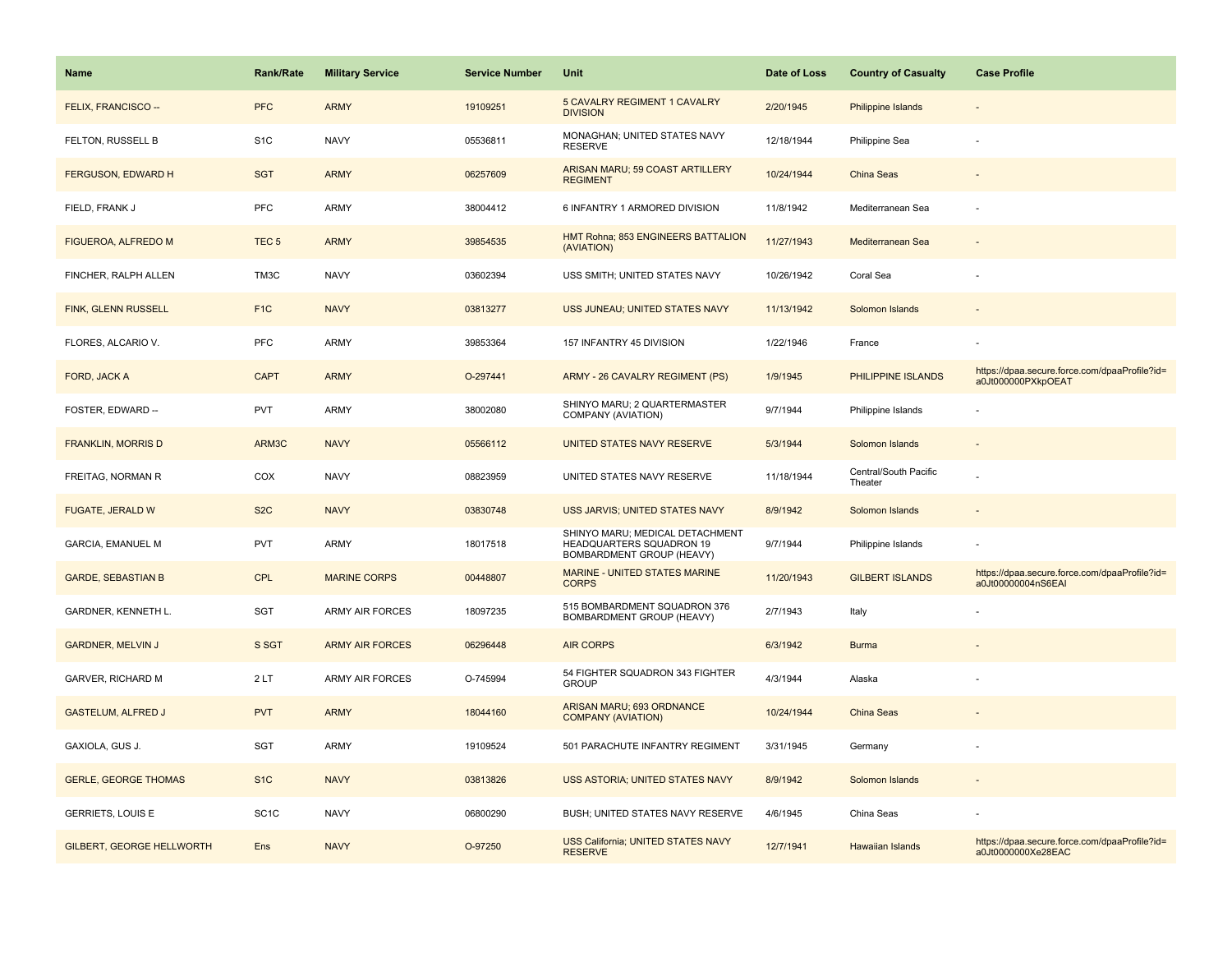| Name                         | <b>Rank/Rate</b>  | <b>Military Service</b> | <b>Service Number</b> | Unit                                                             | Date of Loss | <b>Country of Casualty</b> | <b>Case Profile</b>                                                 |
|------------------------------|-------------------|-------------------------|-----------------------|------------------------------------------------------------------|--------------|----------------------------|---------------------------------------------------------------------|
| GOLD, ELI --                 | SGT               | <b>ARMY AIR FORCES</b>  | 18097010              | 98 BOMBARDMENT SQUADRON 11<br>BOMBARDMENT GROUP (HEAVY)          | 12/29/1943   | Marshall Islands           |                                                                     |
| <b>GONZALES, ERMINO --</b>   | SC <sub>3</sub> C | <b>NAVY</b>             | 06801088              | <b>GRAMPUS; UNITED STATES NAVY</b><br><b>RESERVE</b>             | 3/22/1943    | New Britain Island         |                                                                     |
| GONZALES, JOE --             | <b>PVT</b>        | ARMY                    | 39866134              | 35 INFANTRY 25 DIVISION                                          | 3/31/1945    | Philippine Islands         |                                                                     |
| <b>GOODMAN, EUGENE R</b>     | <b>PVT</b>        | <b>ARMY</b>             | 19106356              | <b>HMT Rohna; AIR CORPS</b>                                      | 11/26/1943   | Mediterranean Sea          |                                                                     |
| <b>GRAYARD, WILLIAM P</b>    | AMM3C             | <b>NAVY</b>             | 05556511              | UNITED STATES NAVY RESERVE                                       | 1/22/1944    | New Hebrides               |                                                                     |
| <b>GREEN, HOWARD CHARLES</b> | <b>ENS</b>        | <b>NAVY</b>             | O-325833              | <b>USS ESSEX (CV-9); UNITED STATES</b><br><b>NAVY RESERVE</b>    | 9/10/1944    | Pacific Ocean              |                                                                     |
| GREENLEE, LEONARD H          | S SGT             | <b>ARMY</b>             | 39851886              | HMT Rohna; 31 SIGNAL CONSTRUCTION<br><b>BATTALION</b>            | 11/27/1943   | Mediterranean Sea          |                                                                     |
| <b>GUNASON, ROBERT W</b>     | LT/JG/            | <b>NAVY</b>             | O-101165              | USS ASTORIA; UNITED STATES NAVY<br><b>RESERVE</b>                | 8/9/1942     | Solomon Islands            |                                                                     |
| HALE, RUSSELL C              | CPL               | <b>ARMY AIR FORCES</b>  | 39576261              | <b>AIR CORPS</b>                                                 | 2/7/1945     | Iceland                    |                                                                     |
| <b>HALLETT, CHARLES A</b>    | <b>ENS</b>        | <b>NAVY</b>             | O-106819              | UNITED STATES NAVY RESERVE                                       | 6/18/1942    | Pacific Ocean              |                                                                     |
| HAMMOND, ROBERT H            | PVT               | <b>ARMY AIR FORCES</b>  | 18044271              | 19 SQUADRON 20 AIR BASE GROUP                                    | 7/21/1942    | Philippine Islands         | https://dpaa.secure.force.com/dpaaProfile?id=<br>a0Jt00000004rleEAA |
| HARRIS, ARIZONA T            | <b>T SGT</b>      | <b>ARMY AIR FORCES</b>  | 06296272              | 369 BOMBARDMENT SQUADRON 306<br><b>BOMBARDMENT GROUP (HEAVY)</b> | 1/3/1943     | <b>English Channel</b>     |                                                                     |
| HARRIS, EDWARD --            | GM3C              | <b>NAVY</b>             | 08823690              | Morrison; UNITED STATES NAVY<br><b>RESERVE</b>                   | 5/4/1945     | Ryukyus Islands            |                                                                     |
| HARRIS, FREDERICK A.         | Capt              | <b>ARMY AIR FORCES</b>  | O-1699231             | 432 FIGHTER SQUADRON 475 FIGHTER<br><b>GROUP</b>                 | 10/31/1943   | New Guinea                 |                                                                     |
| HEFFINGTON, DALE L           | 2LT               | <b>ARMY</b>             | O-726642              | 97 FIGHTER SQUADRON 82 FIGHTER<br><b>GROUP</b>                   | 2/28/1944    | Tunisia                    |                                                                     |
| <b>HENDRICKS, CARL BROWN</b> | <b>LTJG</b>       | <b>NAVY</b>             | O-81723               | UNITED STATES NAVY RESERVE                                       | 2/4/1942     | <b>Borneo</b>              |                                                                     |
| HENDRICKS, MARION L          | S <sub>1</sub> C  | <b>NAVY</b>             | 08824615              | NAVY - UNITED STATES NAVY RESERVE                                | 10/28/1944   | PHILIPPINE SEA             |                                                                     |
| HENRY, TERRY H               | FLT O             | <b>ARMY AIR FORCES</b>  | T-183668              | 589 ARMY AIR FORCE BASE UNIT                                     | 11/11/1944   | Hawaiian Islands           |                                                                     |
| HERNANDEZ, FRANK L           | PFC               | <b>ARMY</b>             | 38000890              | 158 INFANTRY REGIMENT                                            | 1/14/1945    | Philippine Islands         |                                                                     |
| <b>HESLINGTON, STANLEY R</b> | S SGT             | <b>ARMY</b>             | 18017114              | 261 INFANTRY 65 DIVISION                                         | 8/6/1945     | Germany                    |                                                                     |
| HICKS, ALVIN D               | PFC               | ARMY                    | 06742256              | HARBOR CRAFT DETACHMENT ALASKA<br><b>DEPARTMENT</b>              | 10/25/1943   | Alaska                     |                                                                     |
| HILDEBRAND, JOHN KENNETH     | PHM1              | <b>NAVY</b>             | 3831354               | <b>UNITED STATES NAVY</b>                                        | 11/21/1943   | Gilbert Islands            |                                                                     |
| HIRSCHY, RUSSELL --          | <b>SGT</b>        | ARMY AIR FORCES         | 06581188              | 93 BOMBARDMENT SQUADRON 19<br>BOMBARDMENT GROUP (HEAVY)          | 7/28/1942    | Philippine Islands         |                                                                     |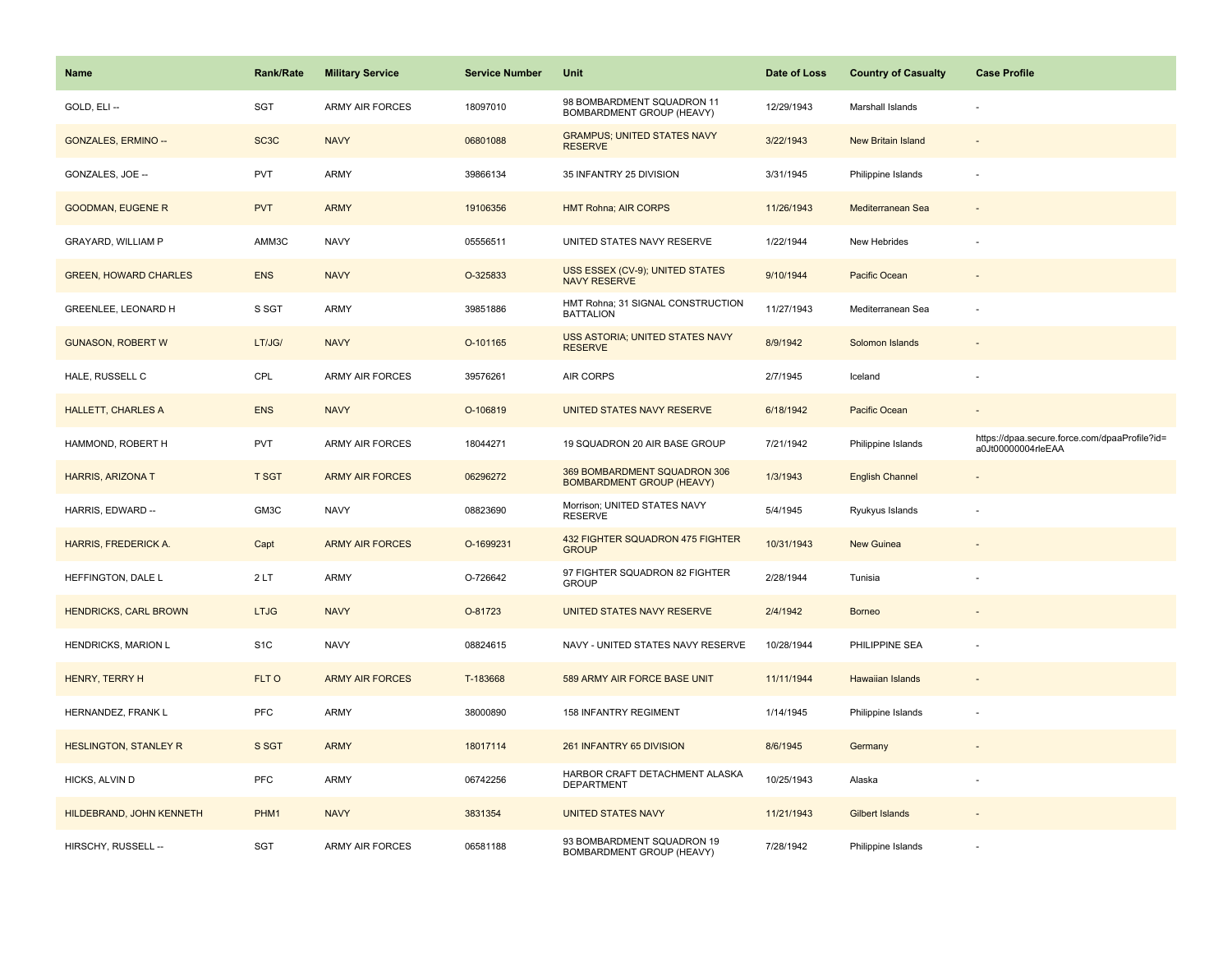| Name                           | <b>Rank/Rate</b> | <b>Military Service</b> | <b>Service Number</b> | Unit                                                               | Date of Loss | <b>Country of Casualty</b>     | <b>Case Profile</b>                                                 |
|--------------------------------|------------------|-------------------------|-----------------------|--------------------------------------------------------------------|--------------|--------------------------------|---------------------------------------------------------------------|
| HOLCOMBE, HAROLD --            | <b>CPL</b>       | <b>ARMY AIR FORCES</b>  | 18044424              | 36TH BOMBARDMENT SQUADRON 28TH<br><b>BOMBARDMENT GROUP (HEAVY)</b> | 1/21/1943    | <b>Aleutian Islands</b>        |                                                                     |
| HOLLOWELL, GEORGE SANFORD      | Cox              | <b>NAVY</b>             | 3812811               | USS Arizona; UNITED STATES NAVY                                    | 12/7/1941    | Hawaiian Islands               | https://dpaa.secure.force.com/dpaaProfile?id=<br>a0Jt0000000BSSNEA4 |
| HOLMES, WILLIAM --             | 2LT              | <b>ARMY AIR FORCES</b>  | O-702116              | 336 BOMBARDMENT SQUADRON 95<br><b>BOMBARDMENT GROUP (HEAVY)</b>    | 6/18/1944    | North Sea or Tyrrhenian<br>Sea |                                                                     |
| HORAN, WILLIAM J               | 2LT              | <b>ARMY</b>             | O-322956              | SHINYO MARU; INFANTRY                                              | 9/7/1944     | Philippine Islands             |                                                                     |
| <b>HUDSON, FRANCIS G</b>       | RDM2C            | <b>NAVY</b>             | 07358056              | <b>HOEL; UNITED STATES NAVY RESERVE</b>                            | 10/24/1943   | <b>Philippine Sea</b>          |                                                                     |
| HUGHES, FRED M                 | 1 LT             | <b>ARMY AIR FORCES</b>  | O-666291              | 24 COMBAT MAP SQUADRON 6 PHOTO<br><b>RECONNAISSANCE</b>            | 3/27/1944    | India                          |                                                                     |
| HYDRO, MIKE --                 | EM <sub>1C</sub> | <b>NAVY</b>             | 06800857              | UNITED STATES NAVY RESERVE                                         | 4/22/1945    | North or Tyrrhenian Seas       | $\sim$                                                              |
| JACOVO, ARTHUR G               | S <sub>2</sub> C | <b>NAVY</b>             | 06800287              | USS JARVIS; UNITED STATES NAVY<br><b>RESERVE</b>                   | 8/9/1942     | Solomon Islands                |                                                                     |
| <b>JELLINGHAUSEN, JOSEPH F</b> | 2LT              | <b>ARMY AIR FORCES</b>  | O-778167              | 77 BOMBARDMENT SQUADRON 28<br><b>BOMBARDMENT GROUP (HEAVY)</b>     | 5/10/1945    | Kurile Islands                 |                                                                     |
| JENSEN, LAWRENCE C.            | ENS              | <b>NAVY</b>             | O-326250              | USS TICONDEROGA; UNITED STATES<br>NAVY RESERVE                     | 11/5/1944    | Philippine Islands             |                                                                     |
| JOHNSON, DONALD W              | <b>PFC</b>       | <b>ARMY</b>             | 38002651              | ARISAN MARU; 31 INFANTRY REGIMENT                                  | 10/24/1944   | <b>China Seas</b>              |                                                                     |
| JOHNSON, GEORGE ROYAL          | CPL              | MARINE CORPS            | 00521082              | MARINE - UNITED STATES MARINE<br><b>CORPS</b>                      | 9/2/1944     | Solomon Islands                |                                                                     |
| <b>JOHNSON, NORMAN J</b>       | <b>PVT</b>       | <b>ARMY AIR FORCES</b>  | 18044253              | 91 BOMBARDMENT SQUADRON 27<br><b>BOMBARDMENT GROUP (LIGHT)</b>     | 7/17/1942    | <b>Philippine Islands</b>      | https://dpaa.secure.force.com/dpaaProfile?id=<br>a0Jt00000004qrKEAQ |
| JONES, ERNEST W                | CAPT             | ARMY                    | O-326298              | ARISAN MARU; FIELD ARTILLERY                                       | 10/24/1944   | China Seas                     |                                                                     |
| <b>JONES, FREDRICK W</b>       | 1LT              | <b>ARMY AIR FORCES</b>  | O-770680              | 772 BOMBARDMENT SQUADRON 463<br><b>BOMBARDMENT GROUP (HEAVY)</b>   | 2/16/1945    | <b>Adriatic Sea</b>            |                                                                     |
| JONES, JEARLD H                | S SGT            | <b>ARMY AIR FORCES</b>  | 18097038              | 324 BOMBARDMENT SQUADRON 91<br><b>BOMBARDMENT GROUP (HEAVY)</b>    | 5/21/1943    | North Sea or Tyrrhenian<br>Sea | https://dpaa.secure.force.com/dpaaProfile?id=<br>a0Jt0000000BSHAEA4 |
| <b>JONES, JOHN MONTEATH</b>    | Capt             | <b>MARINE CORPS</b>     | O-9804                | MARINE - UNITED STATES MARINE<br><b>CORPS</b>                      | 9/9/1942     |                                |                                                                     |
| JOSLIN, JOHN W                 | 1LT              | <b>ARMY AIR FORCES</b>  | O-727103              | 324 BOMBARDMENT SQUADRON 91<br>BOMBARDMENT GROUP (HEAVY)           | 5/21/1943    | North Sea or Tyrrhenian<br>Sea | https://dpaa.secure.force.com/dpaaProfile?id=<br>a0Jt0000000BSHKEA4 |
| <b>KELLEY, GEORGE B</b>        | <b>PVT</b>       | <b>ARMY AIR FORCES</b>  | 19107068              | <b>USAT DORCHESTER; AIR CORPS</b>                                  | 2/3/1943     | Greenland                      |                                                                     |
| KENDALL, LEONARD F J           | S <sub>2</sub> C | <b>NAVY</b>             | 05810184              | SPENCE; UNITED STATES NAVY<br><b>RESERVE</b>                       | 12/18/1944   | Philippine Sea                 |                                                                     |
| <b>KING, ARTHURG</b>           | LT/JG/           | <b>NAVY</b>             | O-298938              | USS BUNKER HILL: UNITED STATES<br><b>NAVY RESERVE</b>              | 11/13/1944   | <b>Philippine Islands</b>      |                                                                     |
| KIRBY, HARDY J                 | 2d Lt            | <b>ARMY AIR FORCES</b>  | O-2063054             | ARMY AIR FORCE                                                     | 4/14/1945    | New Guinea                     |                                                                     |
| <b>KNIGHT, JOHN JAMES</b>      | 1LT              | <b>MARINE CORPS</b>     | O-024932              | <b>MARINE - UNITED STATES MARINE</b><br><b>CORPS</b>               | 1/14/1944    | <b>New Britain Island</b>      |                                                                     |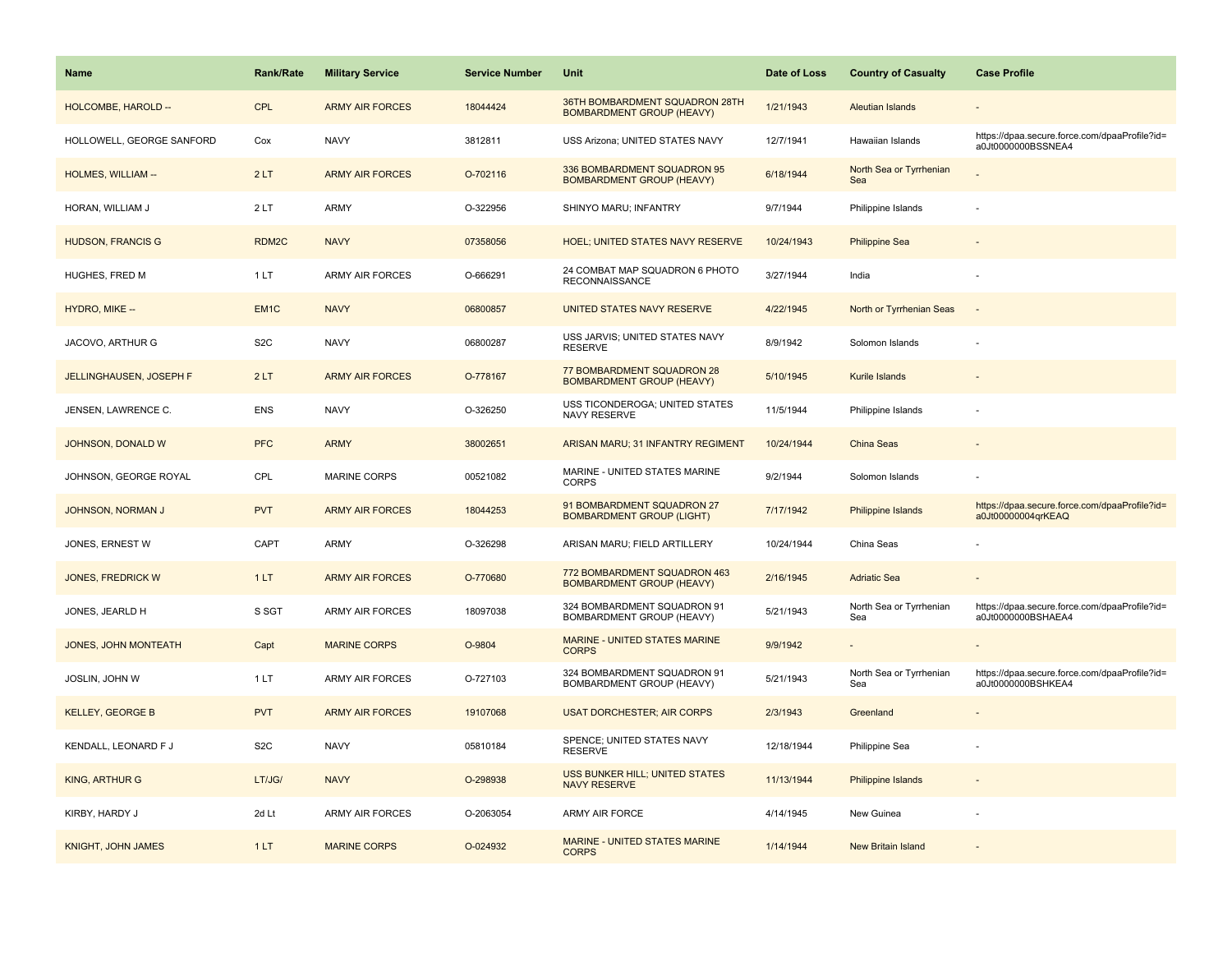| <b>Name</b>              | <b>Rank/Rate</b> | <b>Military Service</b> | <b>Service Number</b> | Unit                                                                  | Date of Loss | <b>Country of Casualty</b>                   | <b>Case Profile</b>                                                 |
|--------------------------|------------------|-------------------------|-----------------------|-----------------------------------------------------------------------|--------------|----------------------------------------------|---------------------------------------------------------------------|
| KOEBEL, KENNETH L        | 2LT              | ARMY AIR FORCES         | O-421117              | <b>AIR CORPS</b>                                                      | 2/27/1942    | Indian Ocean                                 |                                                                     |
| <b>KREMER, JOSEPH B</b>  | 2LT              | <b>ARMY AIR FORCES</b>  | O-811671              | 770 BOMBARDMENT SQUADRON 462<br><b>BOMBARDMENT GROUP (VERY HEAVY)</b> | 12/7/1944    | China                                        |                                                                     |
| LAMB, REED J             | FLT O            | <b>ARMY AIR FORCES</b>  | T-000106              | 527 BOMBARDMENT SQUADRON 379<br>BOMBARDMENT GROUP (HEAVY)             | 6/11/1943    | North Sea or Tyrrhenian<br>Sea               |                                                                     |
| <b>LAMBERT, LESTER L</b> | S <sub>2</sub> C | <b>NAVY</b>             | 05558874              | UNITED STATES NAVY RESERVE                                            | 11/24/1943   | <b>Gilbert Islands</b>                       |                                                                     |
| LANDRY, RUSSELL C        | 1LT              | <b>ARMY AIR FORCES</b>  | O-719208              | 765 BOMBARDMENT SQUADRON 461<br>BOMBARDMENT GROUP (HEAVY)             | 12/17/1944   | Adriatic Sea                                 |                                                                     |
| LARGO, PHILLIP D         | ARM3C            | <b>NAVY</b>             | 05556012              | USS LEXINGTON (CV-16); UNITED<br><b>STATES NAVY RESERVE</b>           | 7/21/1944    | Pacific Ocean                                |                                                                     |
| LEFTHAND, SILAS          | <b>PFC</b>       | ARMY                    | 38002708              | ARMY - 1 INFANTRY 6 DIVISION                                          | 2/27/1945    | PHILIPPINE ISLANDS                           | https://dpaa.secure.force.com/dpaaProfile?id=<br>a0Jt000001G5iFkEAJ |
| <b>LESTER, ROBERT H</b>  | 1LT              | <b>ARMY AIR FORCES</b>  | O-762787              | 372 BOMBARDMENT SQUADRON 307<br><b>BOMBARDMENT GROUP (HEAVY)</b>      | 10/3/1944    | <b>Borneo</b>                                |                                                                     |
| LILLARD, LEX L           | <b>PFC</b>       | <b>ARMY</b>             | 18043887              | ARMY - 2 GENERAL HOSPITAL                                             | 7/19/1942    | PHILIPPINE ISLANDS                           | https://dpaa.secure.force.com/dpaaProfile?id=<br>a0Jt0000000XIYNEA0 |
| LINDHOLM, JOHN M         | <b>SGT</b>       | <b>ARMY</b>             | 39862039              | 393 INFANTRY 99 DIVISION                                              | 12/17/1944   | Belgium                                      | https://dpaa.secure.force.com/dpaaProfile?id=<br>a0Jt000001nzSsyEAE |
| LOGES, WALTER W          | S <sub>1</sub> C | <b>NAVY</b>             | 03813866              | USS HELENA; UNITED STATES NAVY                                        | 7/6/1943     | Solomon Islands                              |                                                                     |
| LONGSETH, JACK S         | 1LT              | <b>ARMY AIR FORCES</b>  | O-427597              | 94 FIGHTER SQUADRON 1 FIGHTER<br><b>GROUP</b>                         | 12/2/1942    | Tunisia                                      |                                                                     |
| LOPEZ, JUAN M            | <b>SGT</b>       | <b>ARMY</b>             | 20845958              | 180 INFANTRY 45 DIVISION                                              | 1/4/1944     | Italy                                        |                                                                     |
| LOWREY, DAVID C          | MOMM3c           | <b>NAVY</b>             | 08825387              | USS SALUTE; UNITED STATES NAVY<br><b>RESERVE</b>                      | 6/8/1945     | <b>Brunei Bay</b>                            |                                                                     |
| LOZANO, SELZO            | <b>PVT</b>       | <b>ARMY</b>             | 38070599              | 128 INFANTRY 32 DIVISION                                              | 12/11/1945   | New Guinea                                   | https://dpaa.secure.force.com/dpaaProfile?id=<br>a0Jt0000000XkOWEA0 |
| LUKEN, BERNARD E         | TEC <sub>5</sub> | <b>ARMY</b>             | 39856262              | 867 ARMY POST OFFICE                                                  | 2/11/1945    | <b>British West Indies</b>                   |                                                                     |
| LYNCH, FLOYD ALLEN       | Capt             | MARINE CORPS            | O-10216               | ARMY AIR FORCES - UNITED STATES<br><b>MARINE CORPS</b>                | 10/19/1942   | Solomon Islands                              |                                                                     |
| MACALLISTER, DONALD E    | Pvt              | <b>ARMY AIR FORCES</b>  | 06296960              | <b>AIR CORPS</b>                                                      | 5/23/1942    | Philippine Islands                           |                                                                     |
| MAHAN, DOYLE C           | S <sub>2</sub> C | <b>NAVY</b>             | 08827089              | NAVY - UNITED STATES NAVY RESERVE                                     | 2/21/1945    | <b>BONIN &amp; VOLCANO</b><br><b>ISLANDS</b> |                                                                     |
| MALDONADO, ALEX J        | F <sub>1C</sub>  | <b>NAVY</b>             | 08827861              | MONAGHAN; UNITED STATES NAVY<br><b>RESERVE</b>                        | 12/18/1944   | <b>Philippine Sea</b>                        |                                                                     |
| MALONE, HARLAN E         | <b>SGT</b>       | ARMY AIR FORCES         | 06296921              | ARISAN MARU; 3 PURSUIT SQUADRON<br>24 PURSUIT GROUP                   | 10/24/1944   | China Seas                                   |                                                                     |
| <b>MARICH, MIKE M</b>    | <b>ACOM</b>      | <b>NAVY</b>             | 05555842              | UNITED STATES NAVY RESERVE                                            | 8/8/1945     | Japan                                        |                                                                     |
| MARTIN, CLYDE L          | CPL              | <b>ARMY</b>             | 18017449              | ARISAN MARU; 60 COAST ARTILLERY<br><b>REGIMENT</b>                    | 10/24/1944   | China Seas                                   |                                                                     |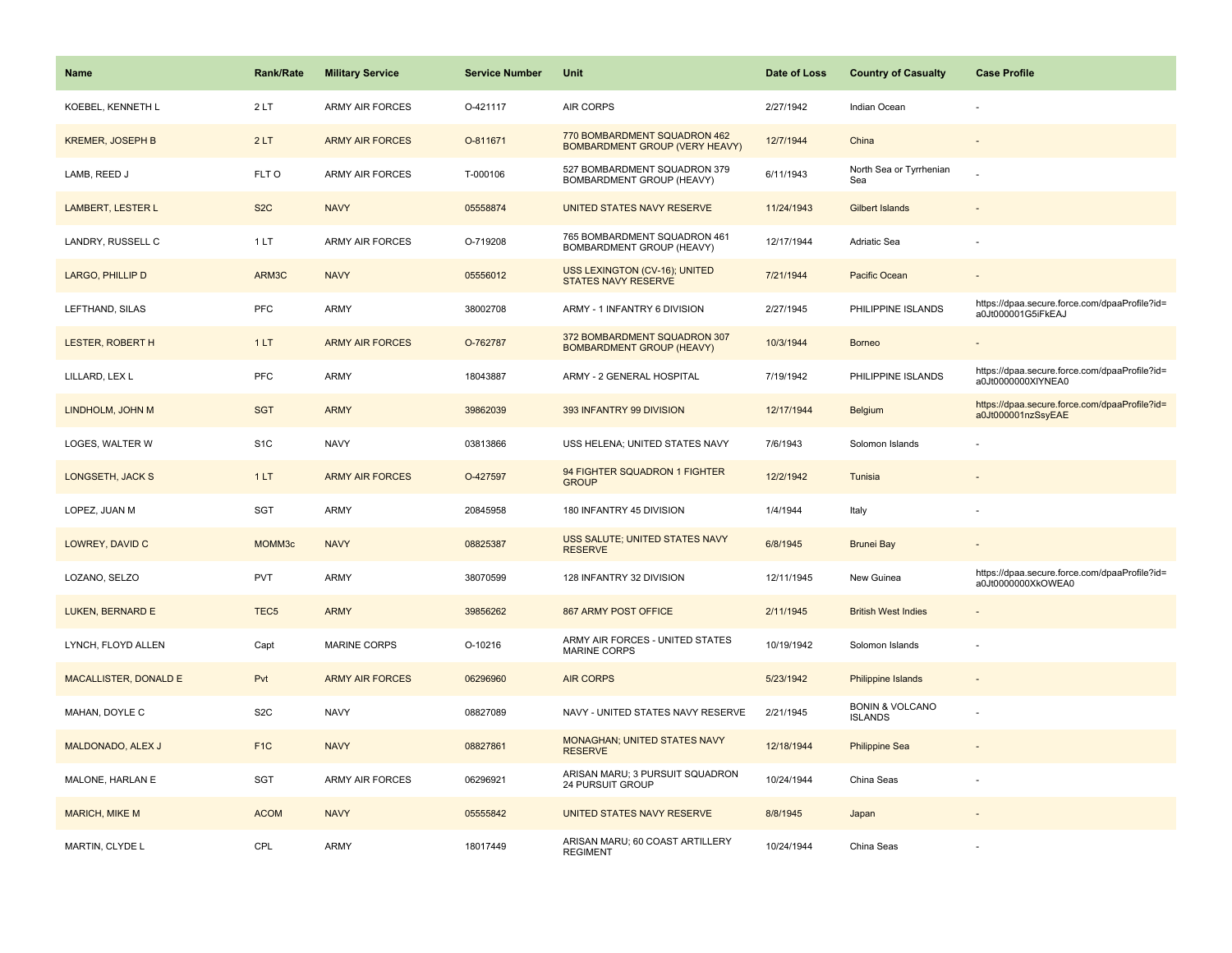| <b>Name</b>             | <b>Rank/Rate</b>  | <b>Military Service</b> | <b>Service Number</b> | Unit                                                                  | Date of Loss | <b>Country of Casualty</b> | <b>Case Profile</b>                                                 |
|-------------------------|-------------------|-------------------------|-----------------------|-----------------------------------------------------------------------|--------------|----------------------------|---------------------------------------------------------------------|
| MARTINEZ, ANTONIO H     | <b>PFC</b>        | <b>ARMY AIR FORCES</b>  | 39857555              | 32 PHOTO SQUADRON 5<br>RECONNAISSANCE GROUP                           | 4/20/1944    | Mediterranean Sea          |                                                                     |
| MATTHEWS, NORMAN K      | S SGT             | <b>ARMY AIR FORCES</b>  | 39850354              | 414 BOMBARDMENT SQUADRON 97<br>BOMBARDMENT GROUP (HEAVY)              | 10/14/1943   | Mediterranean Sea          |                                                                     |
| MAY, JAMES E            | 2LT               | <b>ARMY AIR FORCES</b>  | O-418157              | 21 PURSUIT SQUADRON 24 PURSUIT<br><b>GROUP</b>                        | 2/4/1942     | Philippine Islands         | https://dpaa.secure.force.com/dpaaProfile?id=<br>a0Jt000001nzPLiEAM |
| MAYS, JACK C.           | S SGT             | <b>ARMY AIR FORCES</b>  | 18045046              | 447 BOMBARDMENT SQUADRON 321<br>BOMBARDMENT GROUP (MEDIUM)            | 1/8/1944     | Adriatic Sea               |                                                                     |
| <b>MCCALL, EUGENE G</b> | <b>CMM</b>        | <b>NAVY</b>             | 03812034              | UNITED STATES NAVY RESERVE                                            | 11/17/1943   | Solomon Islands            |                                                                     |
| MCCLENDON, ADRIAN A.    | 2d Lt             | <b>ARMY AIR FORCES</b>  | O-766584              | 460 FIGHTER SQUADRON 348 FIGHTER<br><b>GROUP</b>                      | 11/10/1944   | Philippine Islands         |                                                                     |
| MCCLURE, CHESTER R      | Pfc               | <b>ARMY</b>             | 19012964              | ARISAN MARU; 59 COAST ARTILLERY<br><b>REGIMENT</b>                    | 10/24/1944   | China Seas                 |                                                                     |
| MCCORMICK, EARL W       | MOMM <sub>2</sub> | <b>NAVY</b>             | 05557653              | UNITED STATES NAVY RESERVE                                            | 7/30/1945    | Philippine Sea             | https://dpaa.secure.force.com/dpaaProfile?id=<br>a0Jt0000000LIEnEAK |
| MCCULLEY, ROBERT A      | RM <sub>3</sub>   | <b>NAVY</b>             | 05557227              | USS Abner Read; UNITED STATES NAVY<br><b>RESERVE</b>                  | 8/18/1943    | <b>Aleutian Islands</b>    |                                                                     |
| MCDANIEL, LAUREL G.     | 1stLt             | MARINE CORPS            | O-013392              | MARINE - UNITED STATES MARINE<br><b>CORPS</b>                         | 5/7/1943     | New Hebrides               |                                                                     |
| <b>MCGAHAN, JAMES E</b> | QM3               | <b>NAVY</b>             | 03824843              | <b>SNOOK; UNITED STATES NAVY</b><br><b>RESERVE</b>                    | 5/5/1945     | China Seas                 |                                                                     |
| MCGRATH, THOMAS P       | Lt Cdr            | <b>NAVY</b>             | O-085072              | POMPANO; UNITED STATES NAVY                                           | 10/15/1943   | Japan                      |                                                                     |
| MCKEE, SAMUEL E         | S Sgt             | <b>ARMY AIR FORCES</b>  | 06296808              | 431 BOMBARDMENT SQUADRON 11<br><b>BOMBARDMENT GROUP (HEAVY)</b>       | 8/7/1942     | Solomon Islands            |                                                                     |
| MCMILLAN, DONNELLY R    | 1st Lt            | ARMY AIR FORCES         | O-660876              | 71 BOMBARDMENT SQUADRON 38<br>BOMBARDMENT GROUP (MEDIUM)              | 1/12/1946    | New Guinea                 |                                                                     |
| <b>MECEY, HAROLD L</b>  | <b>PFC</b>        | <b>ARMY AIR FORCES</b>  | 39847792              | HMT Rohna; 322 FIGHTER CONTROL<br><b>SQUADRON</b>                     | 11/26/1943   | Mediterranean Sea          |                                                                     |
| MEJIAS, GILO P          | PVT               | <b>MARINE CORPS</b>     | 00894526              | MARINE - UNITED STATES MARINE<br><b>CORPS</b>                         | 2/2/1945     | ** Documentation Errors    | ÷.                                                                  |
| <b>MEYER, LENARD P</b>  | <b>PFC</b>        | <b>ARMY</b>             | 39860806              | 302 MEDICAL BATTALION 77 DIVISION                                     | 3/14/1945    | <b>Philippine Islands</b>  |                                                                     |
| MILLER, HAROLD E        | S <sub>2</sub> C  | <b>NAVY</b>             | 05558862              | USS LISCOME BAY CVE 56; UNITED<br><b>STATES NAVY</b>                  | 11/24/1943   | Gilbert Islands            |                                                                     |
| <b>MILLER, THOMAS R</b> | S <sub>2</sub> C  | <b>NAVY</b>             | 03830795              | Neosho; UNITED STATES NAVY                                            | 5/7/1942     | <b>Coral Sea</b>           |                                                                     |
| MILLS, ROBERT R         | EM3C              | <b>NAVY</b>             | 08823649              | HARDER; UNITED STATES NAVY<br><b>RESERVE</b>                          | 8/24/1944    | Philippine Islands         |                                                                     |
| MOODY, VERN C           | <b>CPL</b>        | <b>ARMY AIR FORCES</b>  | 39861068              | 873 BOMBARDMENT SQUADRON 498<br><b>BOMBARDMENT GROUP (VERY HEAVY)</b> | 2/10/1945    | Bonin & Volcano Islands    | $\overline{\phantom{a}}$                                            |
| MOORE, HARLEY E         | S <sub>1</sub> C  | <b>NAVY</b>             | 05559572              | NAVY - UNITED STATES NAVY                                             | 7/30/1945    | PHILIPPINE SEA             | https://dpaa.secure.force.com/dpaaProfile?id=<br>a0Jt0000000LkqREAS |
| MOORE, HUGH H           | AOM3C             | <b>NAVY</b>             | 05556907              | UNITED STATES NAVY RESERVE                                            | 11/24/1943   | <b>Gilbert Islands</b>     |                                                                     |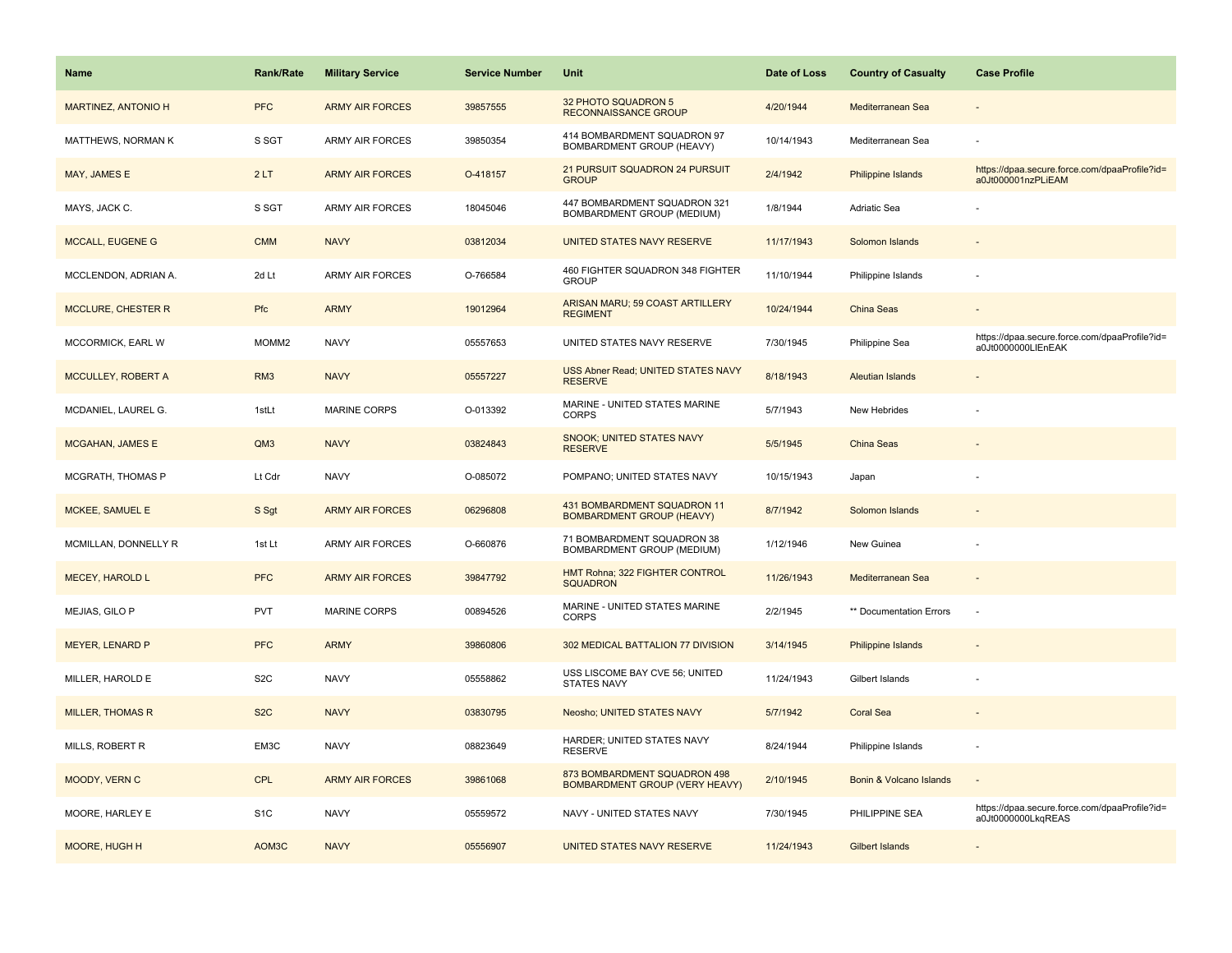| Name                   | <b>Rank/Rate</b>  | <b>Military Service</b> | <b>Service Number</b> | Unit                                                                   | Date of Loss | <b>Country of Casualty</b>        | <b>Case Profile</b>                                                 |
|------------------------|-------------------|-------------------------|-----------------------|------------------------------------------------------------------------|--------------|-----------------------------------|---------------------------------------------------------------------|
| MOORE, JD              | 2LT               | <b>ARMY AIR FORCES</b>  | O-802139              | 412 BOMBARDMENT SQUADRON 95<br>BOMBARDMENT GROUP (HEAVY)               | 12/11/1943   | North Sea or Tyrrhenian<br>Sea    |                                                                     |
| MOORE, JOHN A          | <b>CDR</b>        | <b>NAVY</b>             | O-071323              | <b>GRAYBACK; UNITED STATES NAVY</b>                                    | 3/28/1944    | China Seas                        |                                                                     |
| MORRIS, CHARLES G      | FLT O             | <b>ARMY AIR FORCES</b>  | T-001896              | 26 BOMBARDMENT SQUADRON 11<br>BOMBARDMENT GROUP (HEAVY)                | 4/4/1944     | Caroline Islands                  |                                                                     |
| <b>MOSS, NORVEL P</b>  | ARM3C             | <b>NAVY</b>             | 08823965              | <b>USS ENTERPRISE; UNITED STATES</b><br><b>NAVY</b>                    | 3/15/1945    | Pacific Ocean                     |                                                                     |
| MUIR, ROBERT W         | 1 LT              | ARMY                    | O-360860              | ARISAN MARU; 59 COAST ARTILLERY<br><b>REGIMENT</b>                     | 10/24/1944   | China Seas                        |                                                                     |
| MURPHY, JAMES JOSEPH   | S <sub>1</sub> C  | <b>NAVY</b>             | 03814015              | USS Arizona; UNITED STATES NAVY                                        | 12/7/1941    | Hawaiian Islands                  | https://dpaa.secure.force.com/dpaaProfile?id=<br>a0Jt00000004pRuEAI |
| MURRAY, WALLACE C.     | 1 LT              | ARMY AIR FORCES         | O-821535              | 370 FIGHTER SQUADRON 359 FIGHTER<br><b>GROUP</b>                       | 10/7/1944    | <b>Baltic Sea</b>                 |                                                                     |
| MUSE, VIRGIL --        | S <sub>2</sub> C  | <b>NAVY</b>             | 05558860              | USS LISCOME BAY CVE 56; UNITED<br>STATES NAVY RESERVE                  | 11/24/1943   | <b>Gilbert Islands</b>            |                                                                     |
| NEATHERLIN, RALPH W    | SEA2              | <b>NAVY</b>             | 05558844              | USS LISCOME BAY CVE 56; UNITED<br><b>STATES NAVY</b>                   | 11/24/1943   | Gilbert Islands                   |                                                                     |
| NOBLE, JOHN A          | <b>SGT</b>        | <b>ARMY AIR FORCES</b>  | 06296903              | ARISAN MARU; 14 BOMBARDMENT<br>SQUADRON 7 BOMBARDMENT GROUP<br>(HEAVY) | 10/24/1944   | China Seas                        |                                                                     |
| OCALLAGHAN, DEL R      | WT2               | <b>NAVY</b>             | 06802326              | NAVY - UNITED STATES NAVY RESERVE                                      | 7/30/1945    | PHILIPPINE SEA                    |                                                                     |
| <b>OLAGUE, RUDY L</b>  | S SGT             | <b>ARMY AIR FORCES</b>  | 18044478              | 322 BOMBARDMENT SQUADRON 91<br><b>BOMBARDMENT GROUP (HEAVY)</b>        | 10/9/1943    | <b>Baltic Sea</b>                 |                                                                     |
| ONG, EDWARD Y.         | 2LT               | <b>ARMY AIR FORCES</b>  | O-776388              | 55 SQUADRON 375 TROOP CARRIER<br><b>GROUP</b>                          | 5/26/1945    | Caroline Islands                  |                                                                     |
| <b>ORICK, MERTON L</b> | 1LT               | <b>ARMY AIR FORCES</b>  | O-431153              | 12 FIGHTER SQUADRON 18 FIGHTER<br><b>GROUP</b>                         | 12/23/1942   | Solomon Islands                   |                                                                     |
| OVERSON, CLYDE C.      | 2LT               | ARMY AIR FORCES         | O-773786              | 360 AIR SERVICE GROUP                                                  | 3/8/1945     | New Guinea                        |                                                                     |
| PACHECO, JOE B         | S SGT             | <b>ARMY AIR FORCES</b>  | 18097009              | 400 BOMBARDMENT SQUADRON 90<br><b>BOMBARDMENT GROUP (HEAVY)</b>        | 2/12/1943    | <b>New Guinea</b>                 |                                                                     |
| PAYAN, SAMUEL --       | AERM3C            | <b>NAVY</b>             | 06800830              | USS Mackinac; UNITED STATES NAVY<br><b>RESERVE</b>                     | 10/27/1944   | Caroline Islands                  |                                                                     |
| PEREA, ALEXANDER P     | <b>PFC</b>        | <b>MARINE CORPS</b>     | 00818646              | <b>MARINE - UNITED STATES MARINE</b><br><b>CORPS</b>                   | 5/15/1944    | ** DOCUMENTATION<br><b>ERRORS</b> |                                                                     |
| PEREZ, JESUS M         | SC <sub>3</sub> C | <b>NAVY</b>             | 05558259              | CALDWELL; UNITED STATES NAVY<br><b>RESERVE</b>                         | 12/12/1944   | Philippine Islands                |                                                                     |
| PERKINS, WARREN O      | S SGT             | <b>ARMY</b>             | 38000939              | ARMY - 158 INFANTRY REGIMENT                                           | 5/26/1944    | <b>NEW GUINEA</b>                 |                                                                     |
| PERRY, ELTON S         | 2LT               | <b>ARMY AIR FORCES</b>  | O-425042              | <b>AIR CORPS</b>                                                       | 2/19/1942    | Australia                         |                                                                     |
| PETTY, FORREST --      | SC <sub>1</sub> C | <b>NAVY</b>             | 03813253              | USS NORTHAMPTON; UNITED STATES<br><b>NAVY</b>                          | 11/30/1942   | Solomon Islands                   |                                                                     |
| PHILLIPS, STANLEY J    | S <sub>1</sub> C  | <b>NAVY</b>             | 03813281              | UNITED STATES NAVY                                                     | 3/1/1942     | Indian Ocean                      |                                                                     |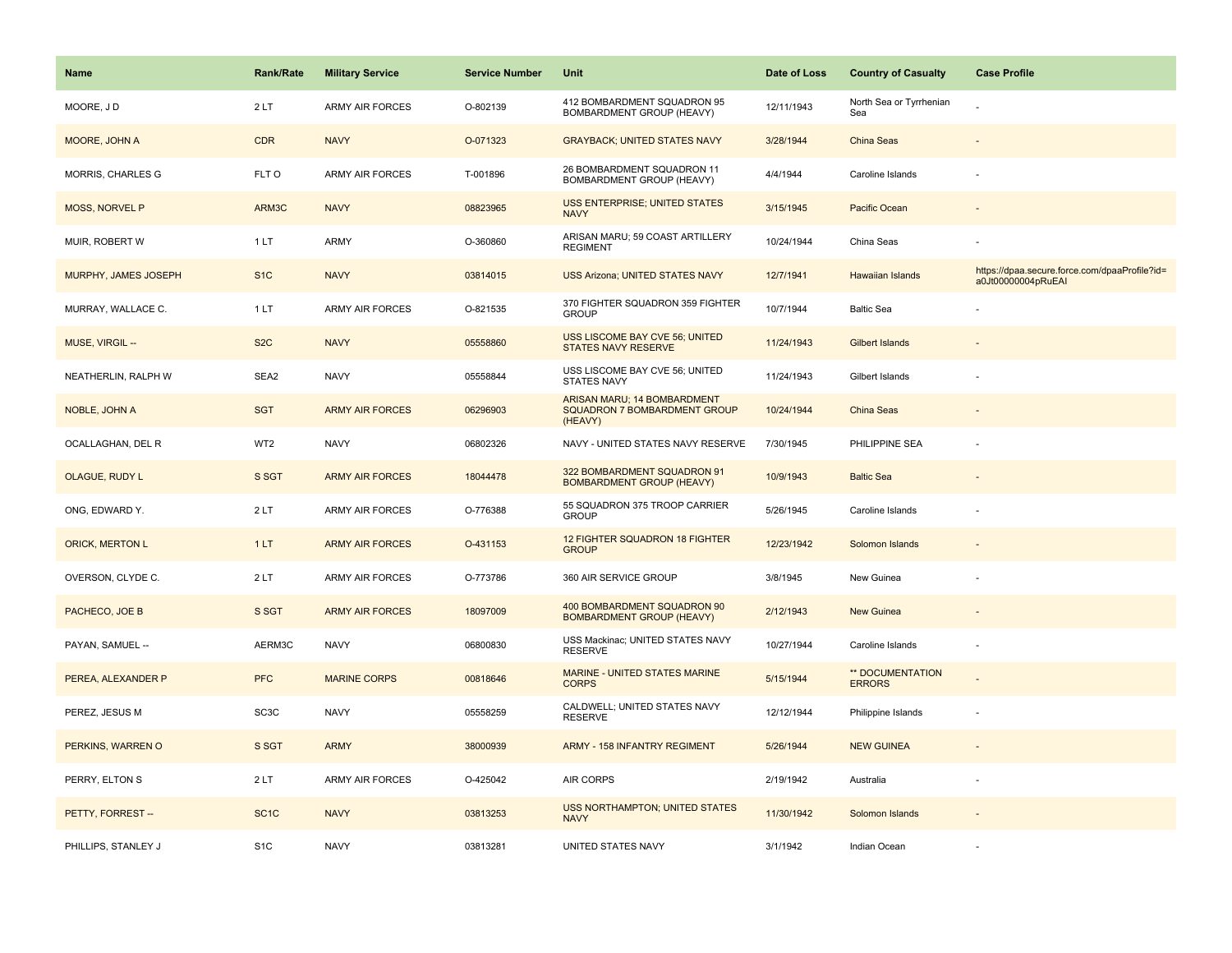| <b>Name</b>           | <b>Rank/Rate</b>  | <b>Military Service</b> | <b>Service Number</b> | Unit                                                                         | Date of Loss | <b>Country of Casualty</b>            | <b>Case Profile</b>                                                 |
|-----------------------|-------------------|-------------------------|-----------------------|------------------------------------------------------------------------------|--------------|---------------------------------------|---------------------------------------------------------------------|
| PICCHIELLO, BIAGIO V  | S <sub>1</sub> C  | <b>NAVY</b>             | 05556321              | USS LISCOME BAY; UNITED STATES<br><b>NAVY RESERVE</b>                        | 11/24/1943   | <b>Gilbert Islands</b>                |                                                                     |
| PIERCE, RAY H         | PVT               | ARMY                    | 06296107              | ARMY - 31 INFANTRY REGIMENT                                                  | 7/22/1942    | PHILIPPINE ISLANDS                    | https://dpaa.secure.force.com/dpaaProfile?id=<br>a0Jt0000000LInYEAS |
| PIERPAOLI, R J R      | ARM2C             | <b>NAVY</b>             | 05559363              | USS TICONDEROGA; UNITED STATES<br><b>NAVY RESERVE</b>                        | 7/28/1945    | Japan                                 |                                                                     |
| PINKLEY, ADDISON B    | LT /JG/           | <b>NAVY</b>             | O-179517              | GUDGEON; UNITED STATES NAVY<br><b>RESERVE</b>                                | 5/5/1944     | Marianas Islands                      |                                                                     |
| PRICE, IRWIN G        | 1LT               | <b>ARMY AIR FORCES</b>  | O-917805              | 77 BOMBARDMENT SQUADRON 28<br><b>BOMBARDMENT GROUP (HEAVY)</b>               | 11/23/1943   | <b>Aleutian Islands</b>               |                                                                     |
| PRICE, LOUIS J        | 2LT               | <b>ARMY AIR FORCES</b>  | O-764783              | 334 BOMBARDMENT SQUADRON 95<br>BOMBARDMENT GROUP (HEAVY)                     | 8/16/1944    | Germany                               | https://dpaa.secure.force.com/dpaaProfile?id=<br>a0Jt000001i2qBWEAY |
| PRIEST, JAMES SIDNEY  | S <sub>2</sub> C  | <b>NAVY</b>             | 03686023              | USS ASTORIA; UNITED STATES NAVY                                              | 8/9/1942     | Solomon Islands                       |                                                                     |
| PRUITT, ALBERT LEE    | T SGT             | <b>ARMY AIR FORCES</b>  | 38003238              | 454 BOMBARDMENT SQUADRON 323<br>BOMBARDMENT GROUP (MEDIUM)                   | 5/20/1944    | France                                |                                                                     |
| PYEATT, MERL ANDREW   | AMM3C             | <b>NAVY</b>             | 03813208              | <b>UNITED STATES NAVY</b>                                                    | 1/30/1942    | Pacific Ocean                         |                                                                     |
| QUESADA, RODOLFO A    | <b>PVT</b>        | <b>ARMY</b>             | 18017300              | SHINYO MARU; 31 INFANTRY REGIMENT                                            | 9/7/1944     | Philippine Islands                    |                                                                     |
| RALPH, JOYCE A        | <b>CDR</b>        | <b>NAVY</b>             | O-058183              | <b>UNITED STATES NAVY</b>                                                    | 8/16/1942    | Pacific Ocean: North<br>American Area |                                                                     |
| RAMSAY, JOHN A        | SGT               | <b>ARMY AIR FORCES</b>  | 39863035              | 534 BOMBARDMENT SQUADRON 381<br>BOMBARDMENT GROUP (HEAVY)                    | 8/3/1944     | North Sea or Tyrrhenian<br>Sea        |                                                                     |
| RAMSEY, CARL RAYMOND  | GM <sub>2</sub> C | <b>NAVY</b>             | 03559148              | S-26; UNITED STATES NAVY                                                     | 1/24/1942    | Panama                                |                                                                     |
| RASH, OSCAR S         | <b>CWT</b>        | <b>NAVY</b>             | 03808651              | UNITED STATES NAVY                                                           | 10/25/1944   | Philippine Sea                        |                                                                     |
| RAWSON, GEORGE H      | 2LT               | <b>MARINE CORPS</b>     | O-013448              | <b>MARINE - UNITED STATES MARINE</b><br><b>CORPS</b>                         | 1/30/1943    | <b>** Documentation Errors</b>        | $\sim$                                                              |
| REUCK, ROY ALDEN      | PFC               | <b>MARINE CORPS</b>     | 00875368              | MARINE - UNITED STATES MARINE<br><b>CORPS</b>                                | 3/14/1945    | Bonin & Volcano Islands               | ÷,                                                                  |
| REYES, MIGUEL A.      | <b>SGT</b>        | <b>ARMY AIR FORCES</b>  | 39857267              | 856 BOMBARDMENT SQUADRON 492<br><b>BOMBARDMENT GROUP (HEAVY)</b>             | 6/20/1944    | Germany                               |                                                                     |
| RICH, VALJEAN H       | <b>PFC</b>        | <b>ARMY</b>             | 39850004              | 741 TANK BATTALION                                                           | 7/26/1944    | France                                |                                                                     |
| RIGGS, RUSSELL BABBIT | AP <sub>2</sub> C | <b>NAVY</b>             | 03813283              | <b>UNITED STATES NAVY</b>                                                    | 11/26/1942   | Hawaiian Islands                      |                                                                     |
| ROBERTS, WILLIAM R    | <b>PVT</b>        | <b>ARMY</b>             | 19004326              | ARISAN MARU; 31 INFANTRY REGIMENT                                            | 10/24/1944   | China Seas                            |                                                                     |
| ROBLES, PEDRO Q       | <b>CPL</b>        | <b>ARMY</b>             | 18017489              | <b>SHINYO MARU; HEADQUARTERS</b><br>SQUADRON 19 BOMBARDMENT GROUP<br>(HEAVY) | 9/7/1944     | Philippine Islands                    | $\overline{\phantom{a}}$                                            |
| RODRIGUEZ, FRANK W    | S <sub>1</sub> C  | <b>NAVY</b>             | 03831149              | SCAMP; UNITED STATES NAVY                                                    | 12/5/1944    | Bonin & Volcano Islands               | $\sim$                                                              |
| RODRIQUEZ, ARMANDO M  | <b>PFC</b>        | <b>ARMY</b>             | 39857941              | 145 INFANTRY 37 DIVISION                                                     | 2/6/1946     | Solomon Islands                       |                                                                     |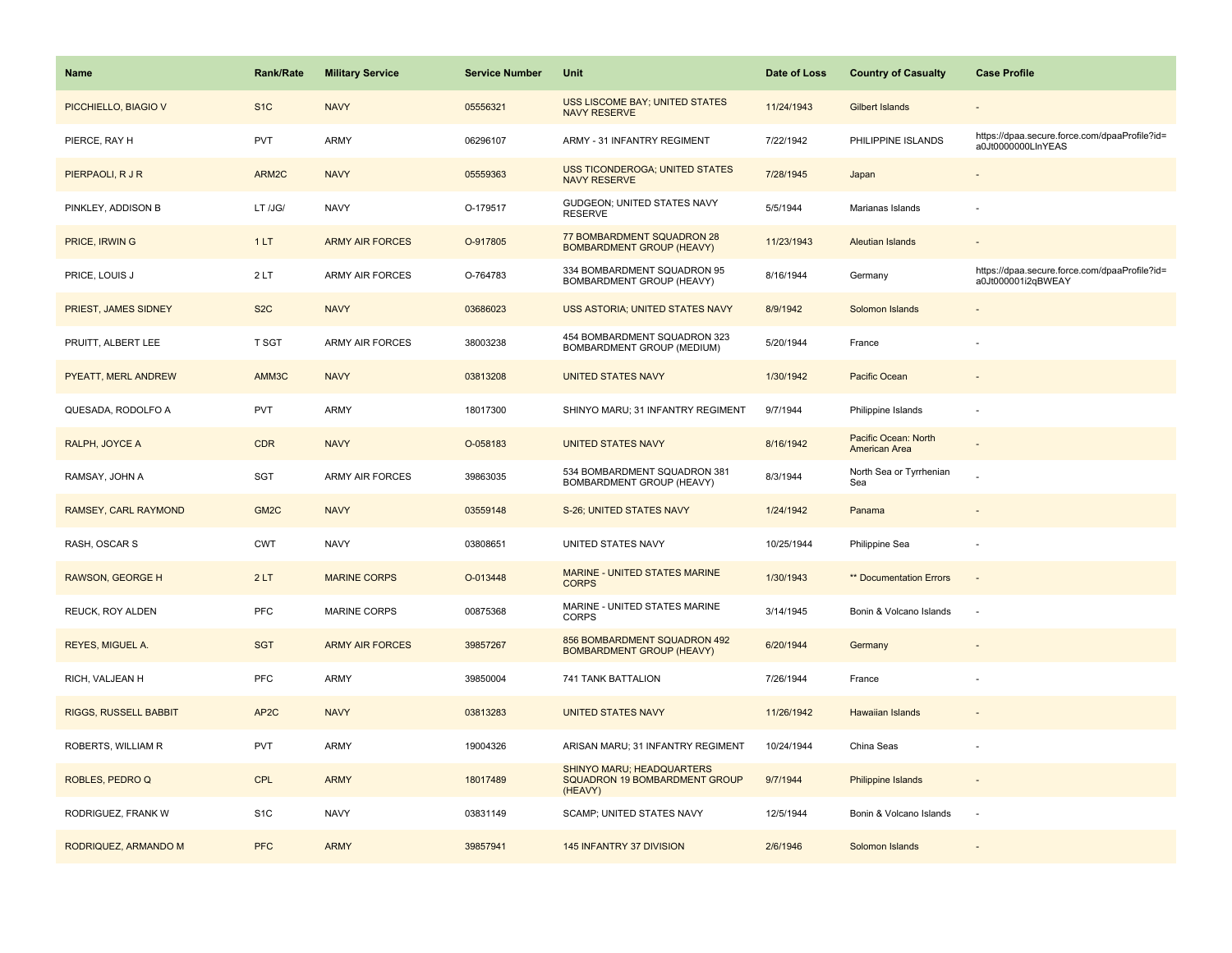| <b>Name</b>                | <b>Rank/Rate</b>   | <b>Military Service</b> | <b>Service Number</b> | Unit                                                             | Date of Loss | <b>Country of Casualty</b> | <b>Case Profile</b>                                                 |
|----------------------------|--------------------|-------------------------|-----------------------|------------------------------------------------------------------|--------------|----------------------------|---------------------------------------------------------------------|
| ROGERS, MERVIN M           | S <sub>1</sub> C   | <b>NAVY</b>             | 08824150              | HARDER; UNITED STATES NAVY<br><b>RESERVE</b>                     | 8/24/1944    | Philippine Islands         |                                                                     |
| ROWBOTHAM, WILLIAM E       | LT CDR             | <b>NAVY</b>             | O-079066              | USS SARATOGA (CV-3); UNITED STATES<br><b>NAVY</b>                | 6/10/1944    | <b>Philippine Islands</b>  |                                                                     |
| RUBI, EPIMENIO G           | <b>PVT</b>         | <b>ARMY AIR FORCES</b>  | 18017137              | SHINYO MARU; 7 MATERIALS<br>SQUADRON 5 AIR BASE GROUP            | 9/7/1944     | Philippine Islands         |                                                                     |
| RUIZ, RUDOLPHO C           | <b>PFC</b>         | <b>ARMY</b>             | 39857981              | 164 INFANTRY AMERICAL DIVISION                                   | 2/21/1945    | <b>Philippine Islands</b>  |                                                                     |
| RUTH, LARSEN G             | ENS                | <b>NAVY</b>             | O-244353              | UNITED STATES NAVY                                               | 6/21/1944    | Pacific Ocean              |                                                                     |
| RYAN, KENNETH JOHN         | <b>PFC</b>         | <b>MARINE CORPS</b>     | 448887                | <b>MARINE - UNITED STATES MARINE</b><br><b>CORPS</b>             | 11/20/1943   | Gilbert Islands            |                                                                     |
| SADLER, ROBERT M           | <b>SGT</b>         | ARMY AIR FORCES         | 39855670              | 883 BOMBARDMENT SQUADRON 500<br>BOMBARDMENT GROUP (VERY HEAVY)   | 1/4/1945     | Philippine Sea             |                                                                     |
| SALAZAR, ALBERT M          | S SGT              | <b>ARMY AIR FORCES</b>  | 39858330              | 92 BOMBARDMENT GROUP (HEAVY), 327<br><b>BOMBARDMENT SQUADRON</b> | 10/7/1944    | Germany                    |                                                                     |
| SARVER, HAROLD G           | CPL                | <b>ARMY AIR FORCES</b>  | 39850769              | 4 BOMBARDMENT SQUADRON 1<br>BOMBARDMENT GROUP (MEDIUM)           | 5/12/1944    | China Seas                 |                                                                     |
| <b>SCHICK, RAYMOND E</b>   | 1LT                | <b>ARMY AIR FORCES</b>  | O-662302              | <b>AIR CORPS</b>                                                 | 2/23/1943    | Mediterranean Sea          |                                                                     |
| SCHMID, ROBERT R.          | Capt               | <b>ARMY AIR FORCES</b>  | O-383896              | 40 BOMBARDMENT SQUADRON 6<br>BOMBARDMENT GROUP (VERY HEAVY)      | 7/10/1945    | Japan/Okinawa              |                                                                     |
| <b>SCHOLL, WILLIAM F</b>   | SM <sub>1</sub> C  | <b>NAVY</b>             | 03812542              | USS ATLANTA; UNITED STATES NAVY                                  | 11/13/1942   | Solomon Islands            |                                                                     |
| SCHULZE, HERMANN JOHN      | 1stLt              | <b>MARINE CORPS</b>     | O-013377              | MARINE - UNITED STATES MARINE<br><b>CORPS</b>                    | 5/7/1943     | New Hebrides               |                                                                     |
| SCHUMACHER, HERBERT --     | S SGT              | <b>ARMY AIR FORCES</b>  | 39849716              | 340 BOMBARDMENT SQUADRON 97<br><b>BOMBARDMENT GROUP (HEAVY)</b>  | 3/11/1944    | <b>Adriatic Sea</b>        |                                                                     |
| SCOTT, OLIVER L            | Ens                | <b>NAVY</b>             | O-244340              | USS PRINCETON (CVL-23); UNITED<br>STATES NAVY RESERVE            | 10/24/1944   | Philippine Islands         |                                                                     |
| SHELTON, WAYNE --          | MOMM3C             | <b>NAVY</b>             | 08827959              | UNITED STATES NAVY RESERVE                                       | 2/15/1945    | <b>Marshall Islands</b>    |                                                                     |
| SHOEMAKER, DANIEL G        | 2LT                | <b>ARMY AIR FORCES</b>  | O-573350              | 366 BOMBARDMENT SQUADRON 305<br>BOMBARDMENT GROUP (HEAVY)        | 2/3/1945     | <b>English Channel</b>     |                                                                     |
| SHULTS, LYNWOOD --         | MOMM <sub>2C</sub> | <b>NAVY</b>             | 05556631              | <b>GUDGEON; UNITED STATES NAVY</b><br><b>RESERVE</b>             | 5/5/1944     | Marianas Islands           |                                                                     |
| SIMMONS, WILLIAM W         | MM <sub>1</sub> C  | <b>NAVY</b>             | 03813404              | MONAGHAN; UNITED STATES NAVY                                     | 12/18/1944   | Philippine Sea             |                                                                     |
| <b>SKEEN, HARVEY LEROY</b> | S <sub>2</sub> C   | <b>NAVY</b>             | 03814297              | <b>USS Arizona; UNITED STATES NAVY</b>                           | 12/7/1941    | <b>Hawaiian Islands</b>    | https://dpaa.secure.force.com/dpaaProfile?id=<br>a0Jt00000004rTLEAY |
| SLADE, JAMES R             | <b>PVT</b>         | ARMY                    | 20842530              | ARISAN MARU; 515 COAST ARTILLERY<br><b>REGIMENT</b>              | 10/24/1944   | China Seas                 |                                                                     |
| <b>SLOAN, SAMUEL W</b>     | <b>ENS</b>         | <b>NAVY</b>             | O-369471              | NAVY - UNITED STATES NAVY RESERVE                                | 9/17/1945    | <b>JAPAN</b>               |                                                                     |
| SMITH, JAMES H             | <b>PFC</b>         | <b>ARMY AIR FORCES</b>  | 06296914              | HEADQUARTERS SQUADRON 20 AIR<br><b>BASE GROUP</b>                | 3/31/1942    | Philippine Islands         |                                                                     |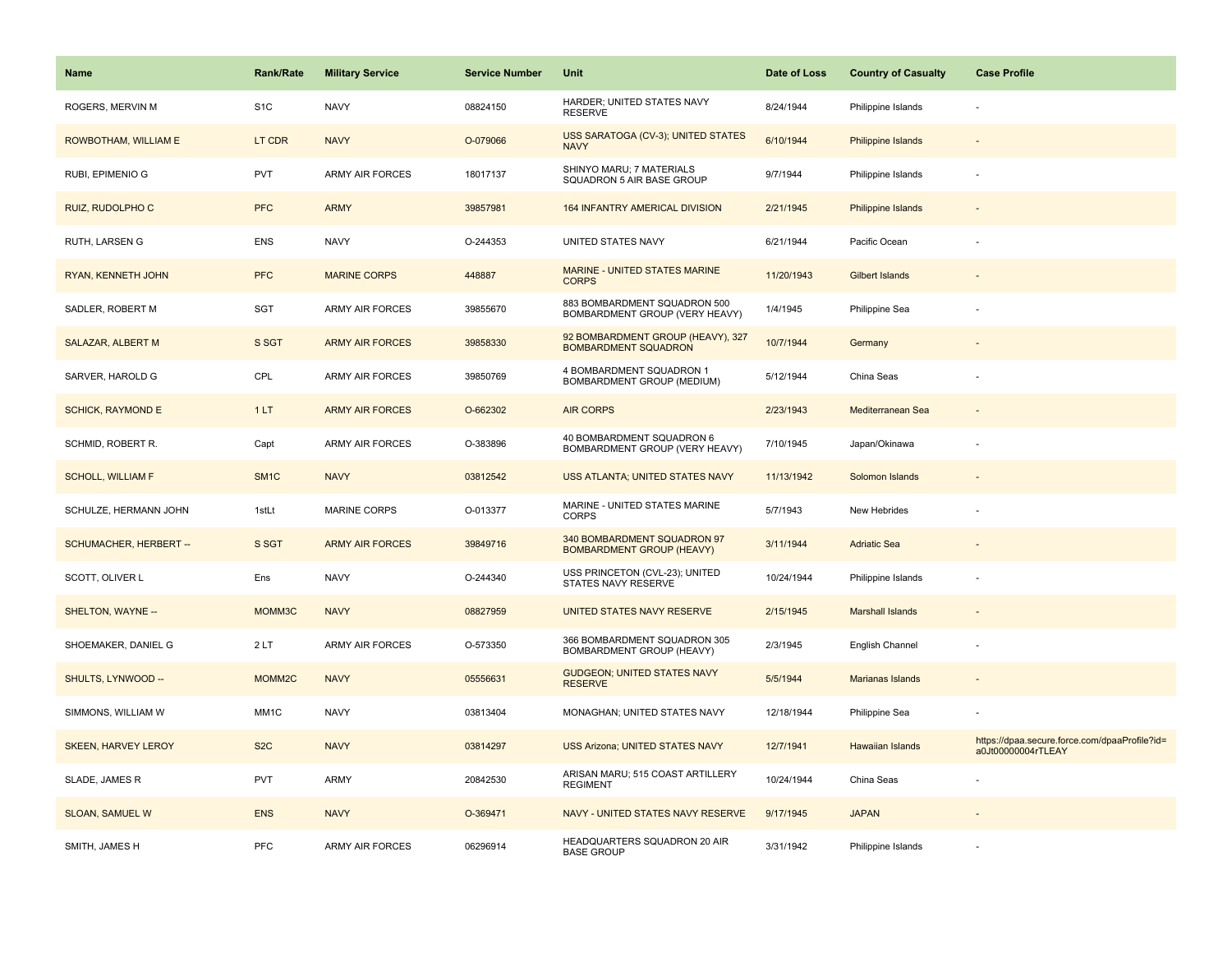| Name                       | <b>Rank/Rate</b>  | <b>Military Service</b> | <b>Service Number</b> | Unit                                                                     | Date of Loss | <b>Country of Casualty</b>       | <b>Case Profile</b>                                                 |
|----------------------------|-------------------|-------------------------|-----------------------|--------------------------------------------------------------------------|--------------|----------------------------------|---------------------------------------------------------------------|
| <b>SOTELO, CHARLES M</b>   | S SGT             | <b>ARMY AIR FORCES</b>  | 39849176              | 90 BOMBARDMENT SQUADRON 3<br><b>BOMBARDMENT GROUP (LIGHT)</b>            | 5/27/1944    | New Guinea                       |                                                                     |
| SOTO, ROBERT C             | PVT               | <b>ARMY</b>             | 39860997              | 21 INFANTRY 24 DIVISION                                                  | 1/24/1945    |                                  |                                                                     |
| SOZA, BAUDELIO --          | F <sub>1</sub> C  | <b>NAVY</b>             | 03822715              | <b>USS CHICAGO; UNITED STATES NAVY</b>                                   | 1/30/1943    | Solomon Islands                  |                                                                     |
| SPENCER, CHARLES R.        | <b>MAJ</b>        | <b>ARMY AIR FORCES</b>  | O-424693              | 97 FIGHTER SQUADRON 82 FIGHTER<br><b>GROUP</b>                           | 9/18/1945    | Italy                            |                                                                     |
| <b>STAFFORD, JACK M</b>    | <b>CPL</b>        | <b>ARMY AIR FORCES</b>  | 06296907              | <b>AIR CORPS</b>                                                         | 5/12/1942    | Philippine Islands               |                                                                     |
| STANDIFIRD, FRANK HUNT     | 2LT               | <b>ARMY AIR FORCES</b>  | O-736735              | 331 BOMBARDMENT SQUADRON 94<br>BOMBARDMENT GROUP (HEAVY)                 | 9/27/1943    | North Sea or Tyrrhenian<br>Sea   |                                                                     |
| STANDIFIRD, GYLL C.        | 2LT               | <b>ARMY AIR FORCES</b>  | O-736399              | 331 BOMBARDMENT SQUADRON 94<br><b>BOMBARDMENT GROUP (HEAVY)</b>          | 9/27/1943    | North Sea or Tyrrhenian<br>Sea   |                                                                     |
| STAPLETON, GW              | F <sub>1</sub> C  | <b>NAVY</b>             | 03813156              | USS PRESTON; UNITED STATES NAVY                                          | 11/15/1942   | Solomon Islands                  |                                                                     |
| <b>STAPLEY, JAMES N</b>    | S <sub>2</sub> C  | <b>NAVY</b>             | 08823702              | UNITED STATES NAVY RESERVE                                               | 11/24/1943   | Gilbert Islands                  |                                                                     |
| STEINKE, WILLIAM W         | 2LT               | ARMY AIR FORCES         | O-749552              | 381 FIGHTER SQUADRON 363 FIGHTER<br><b>GROUP</b>                         | 4/9/1944     | North Sea or Tyrrhenian<br>Sea   |                                                                     |
| STEPHENS, ALVIN M          | <b>PVT</b>        | <b>ARMY</b>             | 39585888              | 359 INFANTRY 90 DIVISION                                                 | 1/13/1946    | Germany                          |                                                                     |
|                            |                   |                         |                       |                                                                          |              |                                  |                                                                     |
| STEPHENS, WILLIAM HAROLD   | Capt              | <b>ARMY AIR FORCES</b>  | O-890362              | UNITED STATES ARMY                                                       | 1/10/1945    | Formosa                          | https://dpaa.secure.force.com/dpaaProfile?id=<br>a0Jt000001nzTKWEA2 |
| STEWARD, JACK --           | S SGT             | <b>ARMY AIR FORCES</b>  | 18097398              | 671 BOMBARDMENT SQUADRON 416<br><b>BOMBARDMENT GROUP (LIGHT)</b>         | 4/10/1944    | North Sea or Tyrrhenian<br>Sea   |                                                                     |
| STEWART, HAROLD RALPH      | 2LT               | MARINE CORPS            | O-011447              | VMF-124, MAG-12, 2d MAW, United States<br>Marine Corps                   | 2/14/1943    | Solomon Islands                  |                                                                     |
| <b>STEWART, HARRIE B</b>   | 1st Lt            | <b>ARMY</b>             | O-360091              | SHINYO MARU; 71 ENGINEERS<br>BATTALION 71 DIVISION (PHILIPPINE<br>SCOUT) | 9/7/1944     | <b>Philippine Islands</b>        |                                                                     |
| STUBBLEFIELD, KARL G       | 1st Lt            | <b>ARMY AIR FORCES</b>  | O-662841              | 23 BOMBARDMENT SQUADRON 5<br>BOMBARDMENT GROUP (HEAVY)                   | 7/27/1943    | Solomon Islands                  |                                                                     |
| <b>TEMPLETON, WR</b>       | ARM2C             | <b>NAVY</b>             | 05557414              | UNITED STATES NAVY RESERVE                                               | 1/15/1945    | Formosa                          |                                                                     |
| THOMAS, JAMES W            | TM <sub>1</sub> C | <b>NAVY</b>             | 03813913              | UNITED STATES NAVY                                                       | 11/11/1944   | Hawaiian Islands                 |                                                                     |
| <b>TINGLE, JACK BASCOM</b> | S <sub>2</sub> C  | <b>NAVY</b>             | 06801173              | UNITED STATES NAVY RESERVE                                               | 9/27/1942    | North Atlantic Ocean             |                                                                     |
| TINKER, CHARLES R          | S <sub>1</sub> C  | <b>NAVY</b>             | 03813994              | NAVY - UNITED STATES NAVY                                                | 10/24/1944   | CENTRAL/SOUTH<br>PACIFIC THEATER |                                                                     |
| <b>TISINGER, JAMES W</b>   | RM <sub>3</sub> C | <b>NAVY</b>             | 03830642              | <b>UNITED STATES NAVY</b>                                                | 11/3/1942    | <b>Atlantic Ocean</b>            |                                                                     |
| TREMAINE, JAY E            | Maj               | <b>ARMY</b>             | O-292186              | SHINYO MARU; MEDICAL CORPS                                               | 9/7/1944     | Philippine Islands               |                                                                     |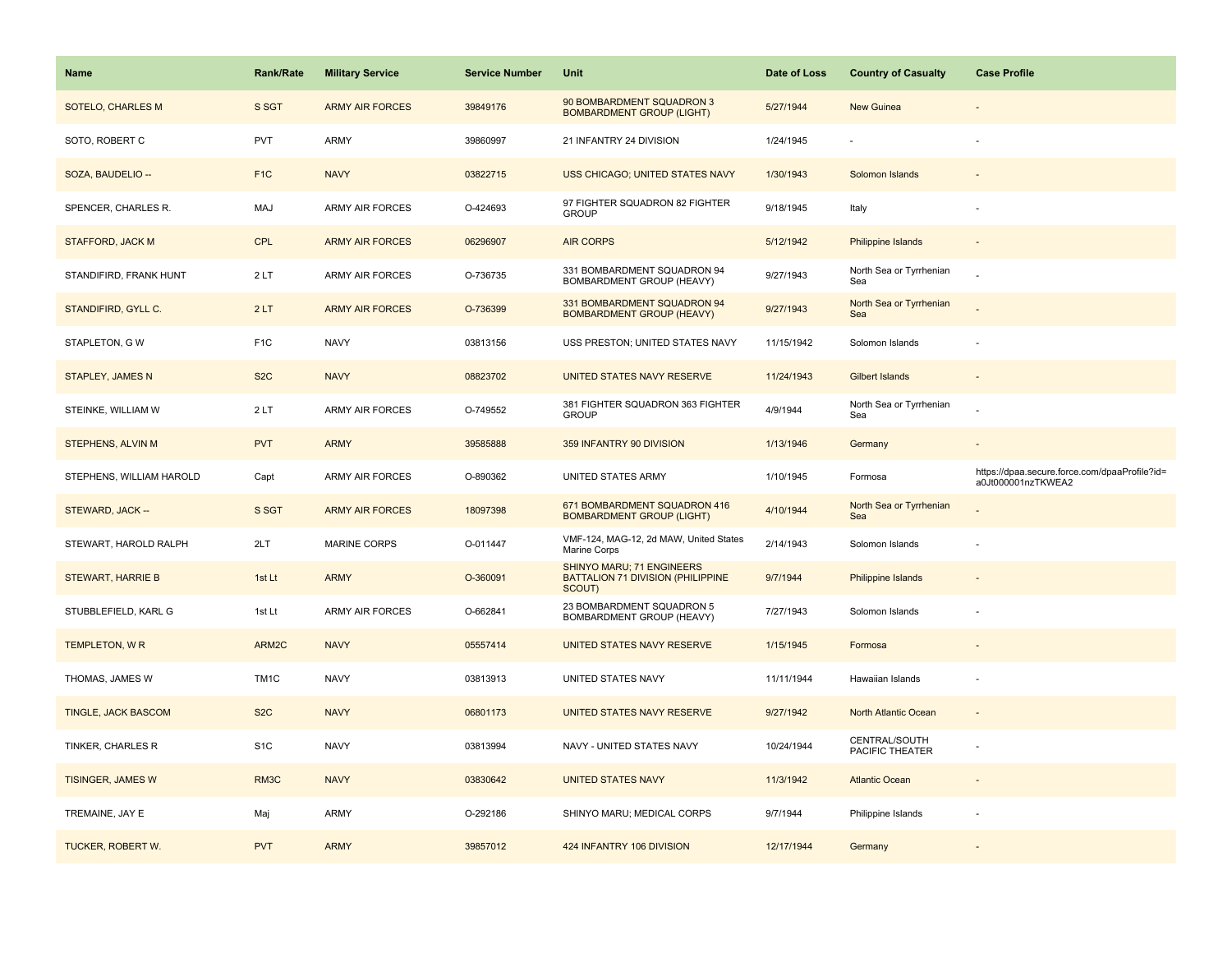| Name                         | <b>Rank/Rate</b>   | <b>Military Service</b> | <b>Service Number</b> | Unit                                                             | Date of Loss | <b>Country of Casualty</b>                     | <b>Case Profile</b>                                                 |
|------------------------------|--------------------|-------------------------|-----------------------|------------------------------------------------------------------|--------------|------------------------------------------------|---------------------------------------------------------------------|
| TURNER, ARTHUR LAYTON        | Maj                | <b>MARINE CORPS</b>     | O-006991              | MARINE - UNITED STATES MARINE<br><b>CORPS</b>                    | 5/5/1945     | Japan                                          |                                                                     |
| <b>TYSON, GEORGE W</b>       | Capt               | <b>ARMY</b>             | O-332030              | <b>HEADQUARTERS 7 DIVISION</b>                                   | 2/1/1944     | <b>Marshall Islands</b>                        |                                                                     |
| URMAN, HARRY --              | 1LT                | <b>ARMY AIR FORCES</b>  | O-735347              | 368 BOMBARDMENT SQUADRON 306<br>BOMBARDMENT GROUP (HEAVY)        | 11/3/1943    | North Sea or Tyrrhenian<br>Sea                 |                                                                     |
| URTON, WILLIAM R             | S <sub>1</sub> C   | <b>NAVY</b>             | 05559214              | Evans; UNITED STATES NAVY RESERVE                                | 5/11/1945    | Japan                                          |                                                                     |
| VANHORN, JAMES B             | 1STLT              | <b>ARMY</b>             | O-1303233             | ARMY - 11 INFANTRY 5 DIVISION                                    | 10/3/1944    |                                                |                                                                     |
| VASQUEZ, JOHN G              | <b>PVT</b>         | <b>ARMY</b>             | 39579717              | SS Leopoldville; 264 INFANTRY 66<br><b>DIVISION</b>              | 12/24/1944   | <b>English Channel</b>                         |                                                                     |
| VASQUEZ, MANUEL M            | <b>PFC</b>         | <b>ARMY</b>             | 38000492              | 358 INFANTRY 90 DIVISION                                         | 11/25/1944   | Germany                                        |                                                                     |
| <b>VEST, PAUL A</b>          | MOMM2C             | <b>NAVY</b>             | 05556761              | FLIER; UNITED STATES NAVY                                        | 8/13/1944    | <b>Philippine Islands</b>                      |                                                                     |
| WALKER, THOMAS J.            | T SGT              | <b>ARMY AIR FORCES</b>  | 19028549              | 728 BOMBARDMENT SQUADRON 452<br>BOMBARDMENT GROUP (HEAVY)        | 8/15/1945    | France                                         |                                                                     |
| WALL, JACK E                 | ART1C              | <b>NAVY</b>             | 05557800              | UNITED STATES NAVY RESERVE                                       | 5/8/1945     | Pacific Ocean                                  |                                                                     |
| WALSH, RICHAR J              | <b>LTJG</b>        | <b>NAVY</b>             | O-158058              | USS BINKER HILL (CV-17); UNITED<br>STATES NAVY RESERVE           | 4/7/1945     | Central/South Pacific<br>Theater               |                                                                     |
| <b>WALTERS, ROBERT G G</b>   | SC <sub>3</sub> C  | <b>NAVY</b>             | 08824469              | <b>LST-531; UNITED STATES NAVY</b><br><b>RESERVE</b>             | 4/28/1944    | <b>English Channel</b>                         |                                                                     |
| WALTON, CLARK                | S <sub>1</sub> C   | <b>NAVY</b>             | 05559161              | NAVY - UNITED STATES NAVY RESERVE                                | 11/10/1944   | ADMIRALTY ISLANDS                              | https://dpaa.secure.force.com/dpaaProfile?id=<br>a0Jt0000000XhxsEAC |
| <b>WATKINS, OWEN W</b>       | <b>LTJG</b>        | <b>NAVY</b>             | O-230839              | NAVY - UNITED STATES NAVY RESERVE                                | 12/28/1944   | <b>CENTRAL/SOUTH</b><br><b>PACIFIC THEATER</b> |                                                                     |
| <b>WATTS, THOMAS E</b>       | 2LT                | <b>ARMY AIR FORCES</b>  | O-2268559             | 4 FIGHTER SQUADRON 52 FIGHTER<br><b>GROUP</b>                    | 1/24/1944    | North Sea or Tyrrhenian<br>Sea                 |                                                                     |
| <b>WHITAKER, CHARLES RAY</b> | <b>PFC</b>         | <b>MARINE CORPS</b>     | 00416399              | MARINE - UNITED STATES MARINE<br><b>CORPS</b>                    | 5/15/1943    | Midway Island                                  |                                                                     |
| WIGLEY, ROY C                | Lt Col             | <b>ARMY AIR FORCES</b>  | O-377221              | 531 FIGHTER BOMBER SQUADRON                                      | 1/18/1944    | Marshall Islands                               |                                                                     |
| <b>WILKES, JOSEPH E</b>      | S SGT              | <b>ARMY</b>             | 06296942              | <b>ARMY - FINANCE DEPARTMENT</b>                                 | 1/20/1945    | <b>CHINA SEAS</b>                              | https://dpaa.secure.force.com/dpaaProfile?id=<br>a0Jt000001CbrzNEAR |
| WILKINSON, ARTHUR W          | <b>LTJG</b>        | <b>NAVY</b>             | O-109962              | UNITED STATES NAVY RESERVE                                       | 5/7/1942     | Coral Sea                                      |                                                                     |
| <b>WILLIAMS, FRANK M</b>     | SOM <sub>2</sub> C | <b>NAVY</b>             | 06801047              | USS WALKE; UNITED STATES NAVY<br><b>RESERVE</b>                  | 11/15/1942   | Solomon Islands                                |                                                                     |
| WILLIAMS, JACK O             | WT1C               | <b>NAVY</b>             | 05557659              | USS LISCOME BAY; UNITED STATES<br>NAVY RESERVE                   | 11/24/1943   | Gilbert Islands                                |                                                                     |
| <b>WILLIS, JOSEPH P</b>      | 2LT                | <b>ARMY AIR FORCES</b>  | O-752090              | 838 BOMBARDMENT SQUADRON 487<br><b>BOMBARDMENT GROUP (HEAVY)</b> | 5/29/1944    | <b>Baltic Sea</b>                              |                                                                     |
| WILLIS, WALDO M              | S SGT              | <b>ARMY</b>             | 38003982              | SS Leopoldville; 262 INFANTRY 66<br><b>DIVISION</b>              | 12/24/1944   | English Channel                                |                                                                     |